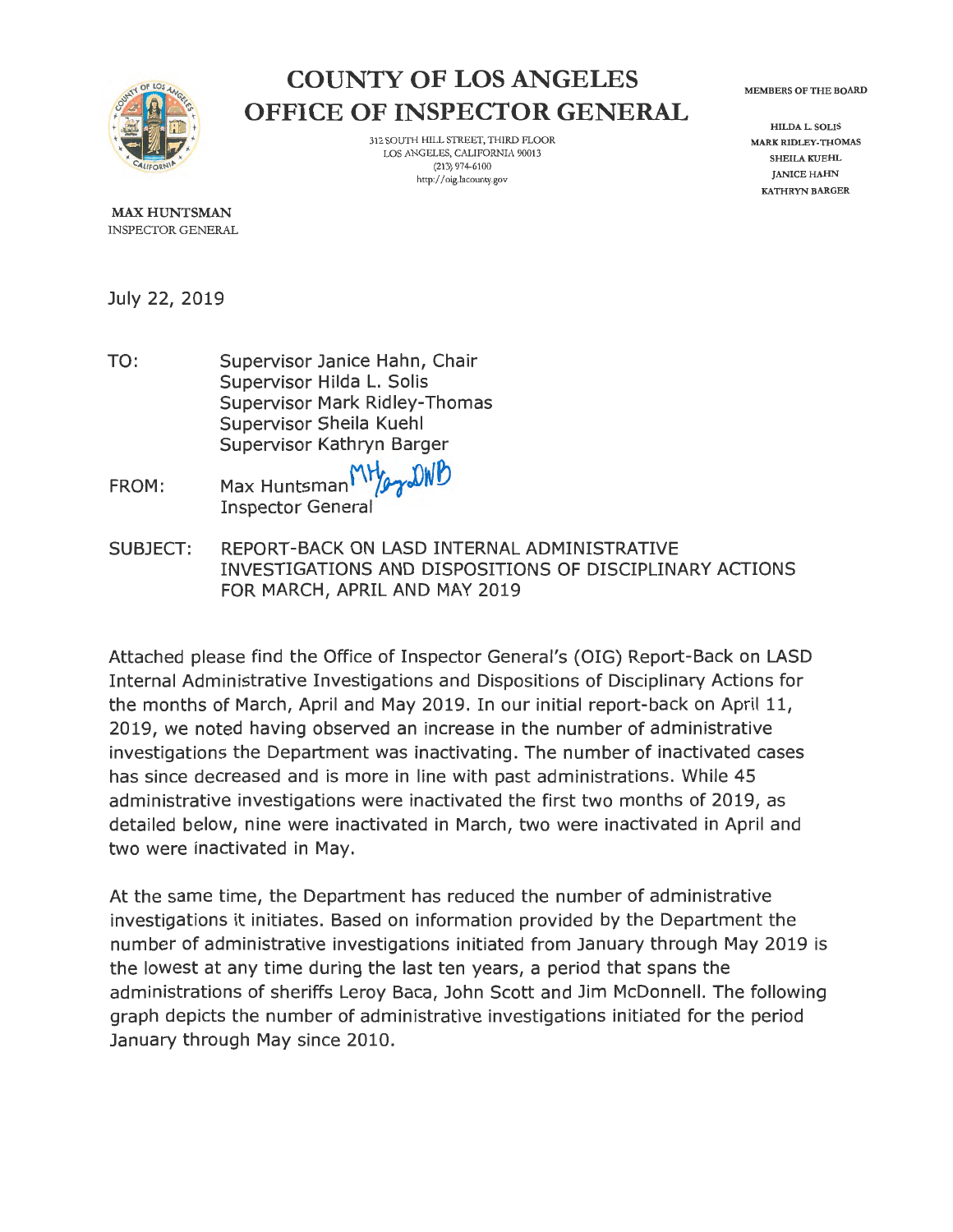

### Inactivation of Administrative Investigations

Based on our review of Department records, we found that the Department inactivated nine administrative investigations in March, two administrative investigations in April and two administrative investigations in May of 2019, for a total of 57 case inactivations through May of this year.

In March, four of the inactivated investigations were inactivated in accordance with the Department's Administrative Investigations Handbook which provides for the inactivation of a case when a subject of an investigation resigns or retires. One case was inactivated prior to the completion of the administrative investigation in which video evidence contradicted the statements contained in the subjects' report of an incident. The inactivation memorandum included the District Attorney's opinion that the deputies had not committed perjury and contained a detailed description of the state of the evidence at the completion of the criminal investigation. No administrative investigation into possible policy violations had been conducted.

In four of the administrative investigations inactivated in March, the inactivation memo did not comply with section 3-04/020.20 of the Department's Manual of Policy and Procedures (MPP) on the Inactivation of Administrative Investigations which provides as follows: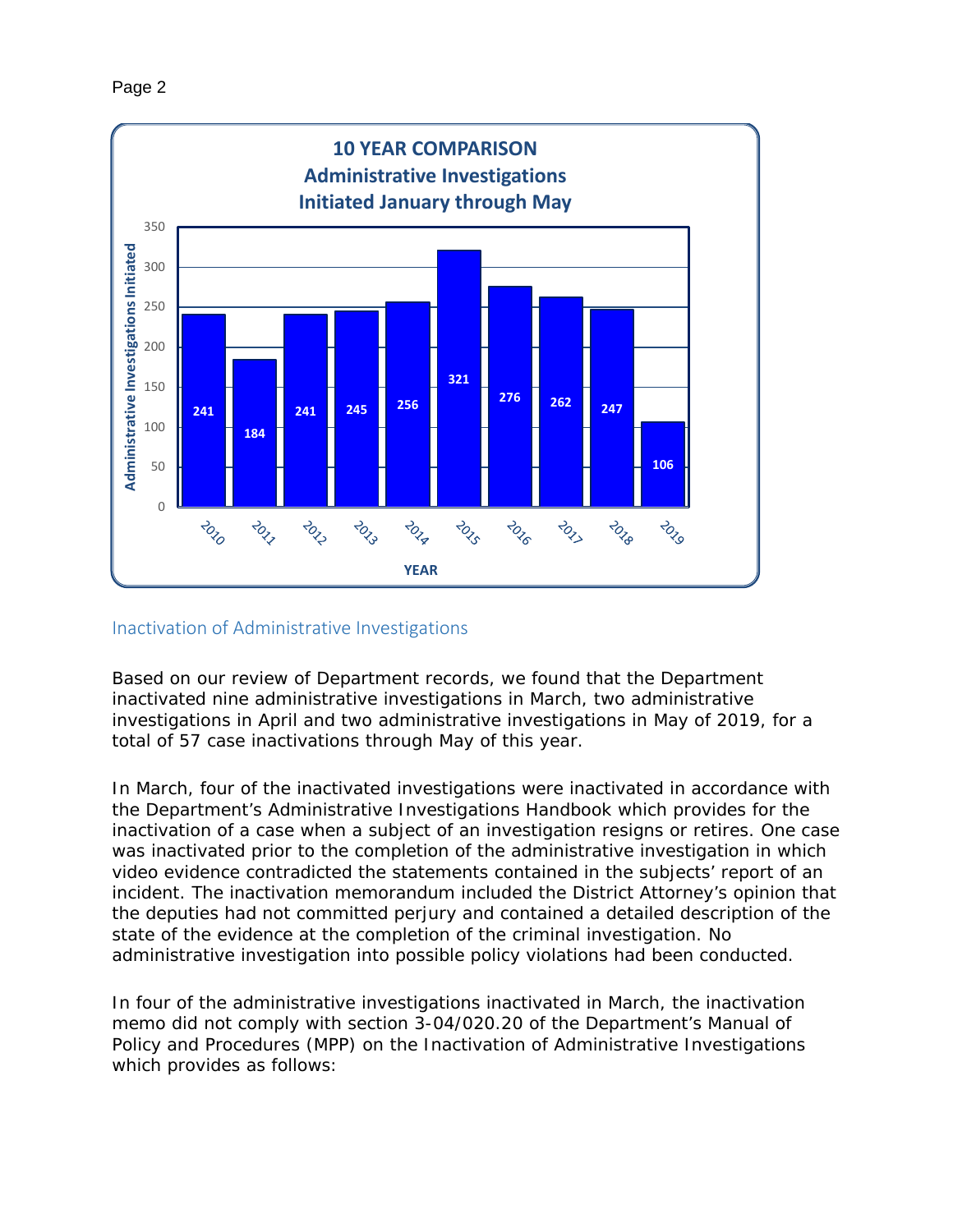### Page 3

1

Inactivation of administrative investigations requires the approval of the concerned Division Chief or Division Director. Inactivation shall not occur merely because a complainant withdraws the complaint. There must also be independent reasoning that indicates that the alleged misconduct did not occur or that all investigative leads have been exhausted. All complainants who withdraw their complaint prior to the completion of an administrative investigation shall be queried as to the reason for the withdrawal. The investigator shall ask each such complainant if any Department member, or anyone else, has discouraged or intimidated the complainant in any way.

A request to inactivate an administrative investigation shall be in the form of a memo from the concerned Division Chief or Division Director to the Captain of Internal Affairs Bureau, detailing the reasons for the inactivation.

In these cases either there was no independent reasoning indicating the alleged misconduct did not occur, all investigative leads were not exhausted, or detailed reasons for the inactivation were not provided in the memorandum requesting the case be inactivated.[1](#page-2-0)

Based upon our review of Department records, we found that the four administration inactivations in April and May were in accordance with Department policy.

A summary of each case deactivated in which the deactivation appears to have not been within policy is included in Attachment A.

## Cases in which Findings Were Modified and/or Discipline Was Changed after Letter of Intent Was Issued

In March, April and May 2019, the Department modified the findings and/or discipline assessed as outlined in the original letters of intent for twenty employees. A summary of each of those matters is included in Attachment B.

### Monitored Case Review Cases in which the Letter of Imposition Was Served

This report-back includes a list of cases in which the employees' cases were heard by the Department's Case Review panel and had their discipline imposed. The Case Review panel, which is comprised of the Undersheriff and two Assistant Sheriffs, reviews all cases in which the discipline recommendation by the employee's division chief or director is discharge, demotion, or suspension in excess of fifteen days.

<span id="page-2-0"></span> $1$  An example of one of these inactivation memos is attached as Attachment D.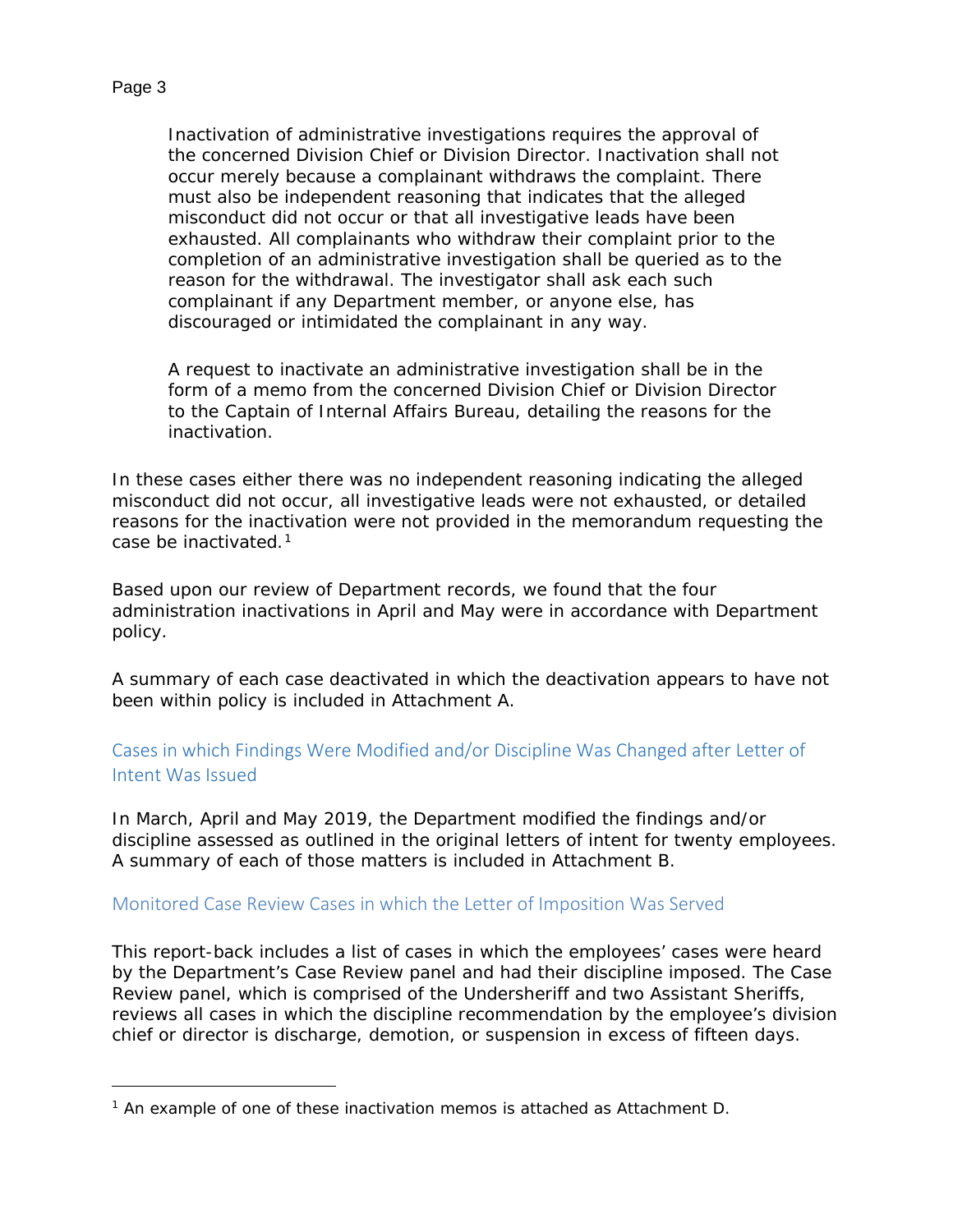### Page 4

In March, April and May 2019 the Department finalized a total of fifteen Case Review cases in that the Department imposed discipline after the employee was afforded an opportunity to grieve the discipline internally (i.e., through a *Skelly*  hearing or in writing). After the letter of imposition is served, the employees may file an appeal with the Civil Service Commission.

A brief summary of each of these cases is included in Attachment C.

Consistent with existing protocols, the OIG provided the Department with a draft of this report-back to afford it an opportunity to identify any information it considered to be inaccurate or to which it objected for any reason to being publicly released.

c: Alex Villanueva, Sheriff Sachi A. Hamai, Chief Executive Officer Celia Zavala, Executive Officer Mary C. Wickham, County Counsel Brian Williams, Executive Director, Civilian Oversight Commission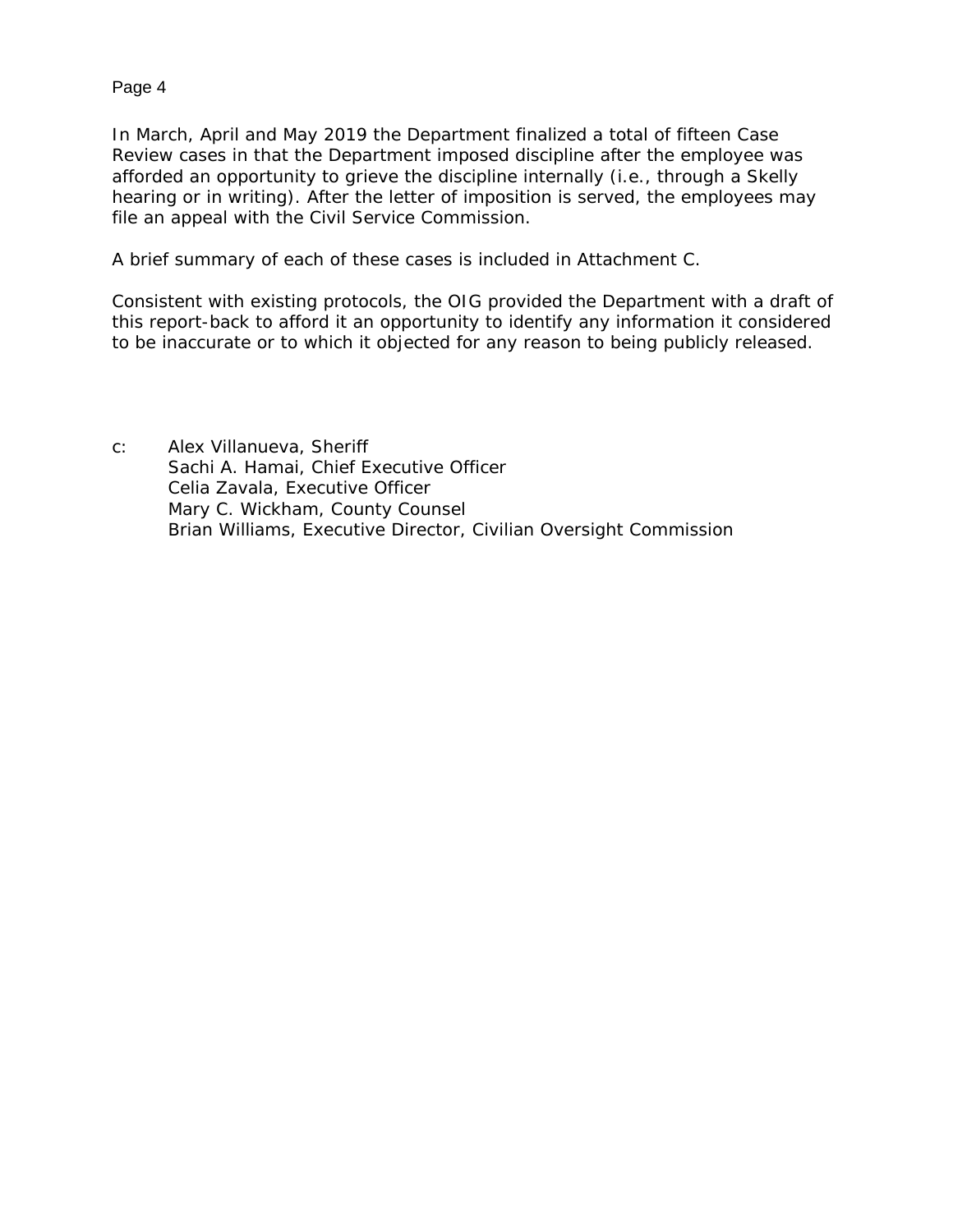### **ATTACHMENT A**

### **INACTIVATIONS NOT WITHIN POLICY**

### *Inactivated Investigations Involving Criminal Allegations*

l

1. (March) While off-duty, a deputy left her purse containing a firearm in her personal vehicle resulting in her purse, firearm, badge and Department identification being stolen. No signs of forced entry were present. A police report was generated for a violation of Penal Code section 25140, Leaving Handgun in Unattended Vehicle, but criminal charges were not filed against her. In February 2018, the Department initiated an administrative investigation to determine if the deputy violated the Care of County Property and Equipment policy.<sup>[2](#page-4-0)</sup> The inactivation memo states the Department inactivated the administrative investigation because the Department determined further administrative action was not necessary. The memo further noted the deputy expressed remorse for her conduct. The Department issued the deputy a Performance Log Entry (PLE). The inactivation memo failed to detail any reasoning indicating misconduct did not occur or that an investigation as required by policy and/or protocols would be unnecessary. On the contrary, the police report indicates that the deputy admitted to leaving her purse, firearm and other stolen items in her vehicle and could not specify whether she had locked the doors while she was getting her nails done at a salon.

<span id="page-4-0"></span><sup>&</sup>lt;sup>2</sup> MPP 3-01/040.15 CARE OF COUNTY PROPERTY AND EQUIPMENT: A member shall be responsible for the care, maintenance and serviceable condition of any County property, fixed or movable, issued or assigned to him or otherwise in his care. Loss of, damage to or unserviceable condition of such property shall be reported to his Unit Commander. Reasonable and prudent precaution shall be taken to prevent the loss or theft of County property. Exceptional care shall be exercised to prevent the loss or theft of security items such as evidence, weapons, radios, vests or tasers. Loss or preventable theft of County property when the circumstances indicate that a greater degree of caution should have been taken to prevent such loss or theft, willful or negligent abuse, misuse, damage or destruction, shall be grounds for disciplinary action. A parked vehicle left unattended on the street or in a driveway is particularly vulnerable to theft or burglary. Therefore, personnel shall assure that any County vehicle or any personally owned vehicle which contains County equipment is parked in a safe location and that any firearm, portable radio, evidence, confidential documents or high value County property are secured in the vehicle's trunk, in a rack or a locked container (when available). All weapons shall be removed from any vehicle parked overnight outside of a secure garage. Absent exigent circumstances, any improperly secured equipment stolen from such an unattended vehicle shall be labeled a negligent loss. Consequently, the employee entrusted with the equipment shall, after consideration of all facts and circumstances, be subject to appropriate Department discipline, refer to section 3-03/060.00.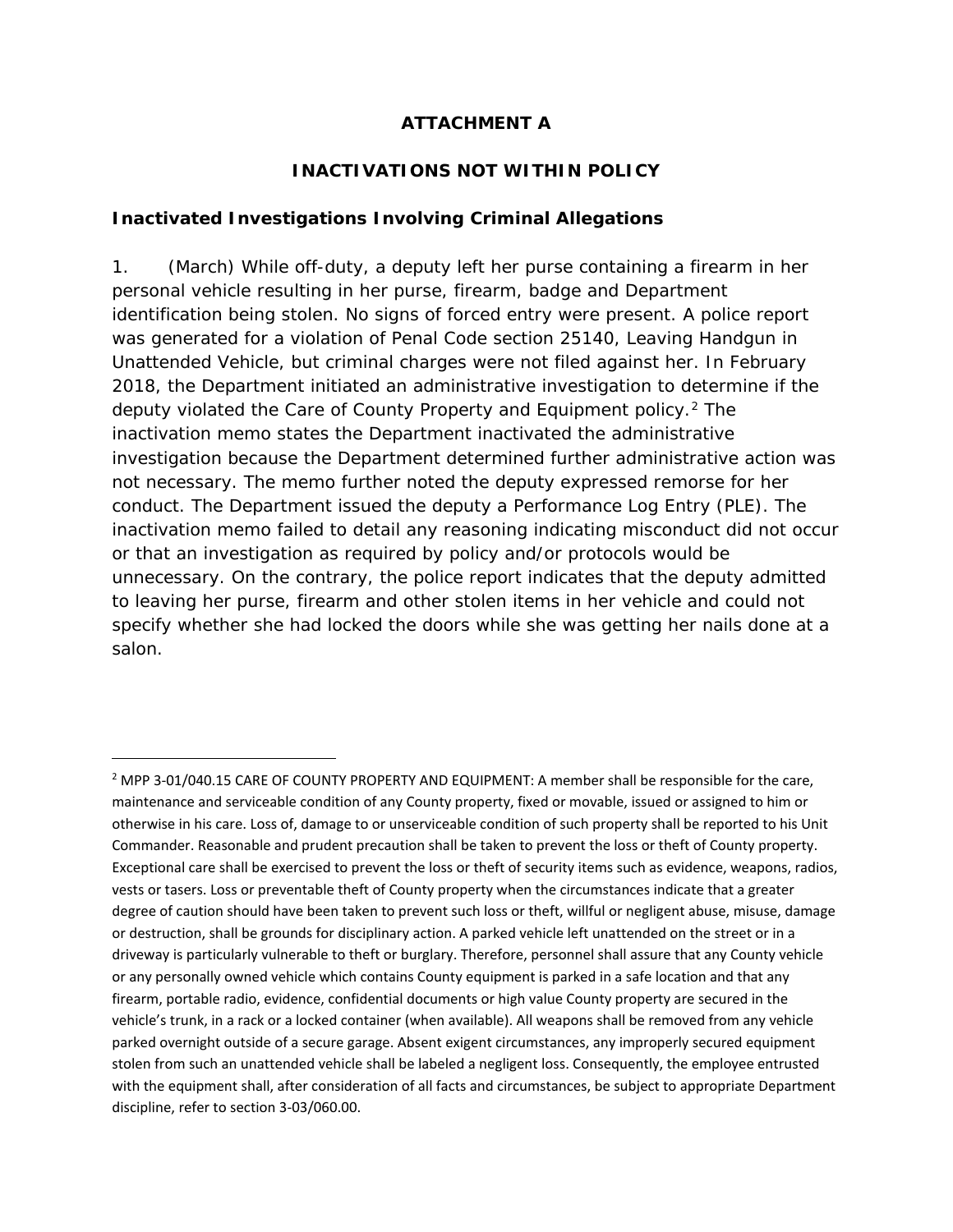# *Inactivated Investigations Involving Alleged Policy Violations*

2. (March) The Department relieved a deputy of duty and ordered him to surrender his duty weapon in April 2016. When the weapon was received by the Department's Logistics Unit, the duty weapon had been heavily and permanently modified without approval of the Weapons Training Unit (WTU), rendering it unserviceable. Under Department policy, modifications of any kind are prohibited without approval of the WTU. $3$  In April 2018, an administrative investigation was initiated to determine whether the deputy violated the Revolvers/Semi-Automatic Pistols<sup>[4](#page-5-1)</sup> and Care of County Property policies.<sup>[5](#page-5-2)</sup> The Department inactivated the investigation, and issued the deputy a PLE. In the inactivation memorandum, the captain opined that the PLE, together with the requirement for the deputy to purchase a replacement weapon, sufficed as appropriate corrective action. The inactivation memo failed to detail any reasoning indicating misconduct did not occur or that an investigation as required by policy and/or protocols would be unnecessary. The issuance of the PLE and statement that it sufficed as appropriate corrective action suggest the chief believed the misconduct did occur.

3. (March) In June 2018, the Department initiated a unit level administrative investigation for a Performance to Standards $6$  policy violation against two custody assistants for allegedly refusing to allow an prisoner to use the restroom during a one-hour scheduled lockdown. The inmate, who was in a classroom setting, asked the teacher to use the restroom and the teacher contacted a custody assistant, who said the inmate would have to wait until the lockdown was over. Approximately 20

-

• absence without leave; and/or

• repeated poor evaluations; and/or

<span id="page-5-0"></span><sup>3</sup> 3-03/210.05 REVOLVERS/SEMI-AUTOMATIC PISTOLS (ON AND OFF DUTY) provides in relevant part as follows regarding modifications: "Sworn members shall not make, nor shall they permit to be made, any modification(s) to any Department approved handgun used on duty, off duty, or as back up without the approval of the Weapons Training Unit."

<span id="page-5-1"></span><sup>4</sup> See footnote 3.

<span id="page-5-2"></span><sup>5</sup> See Footnote 2.

<span id="page-5-3"></span><sup>6</sup> 3-01/050.10 PERFORMANCE TO STANDARDS

Members shall maintain sufficient competency to properly perform their duties and assume the responsibilities of their positions. Members shall perform their duties in a manner which will tend to establish and maintain the highest standard of efficiency in carrying out the functions and objectives of the Department. Incompetence may be demonstrated by:

<sup>•</sup> a lack of knowledge of the application of laws required to be enforced;

an unwillingness or inability to perform assigned tasks;

<sup>•</sup> failure to conform to work standards established for the member's rank or position;

<sup>•</sup> failure to take appropriate action on the occasion of a crime, disorder or other condition deserving police attention;

unnecessary absence from an assigned area during a tour of duty.

In addition to the above, the following will be considered to be prima facie evidence of incompetence:

<sup>•</sup> a written record of repeated infractions of the Department's rules, regulations, manuals or directives.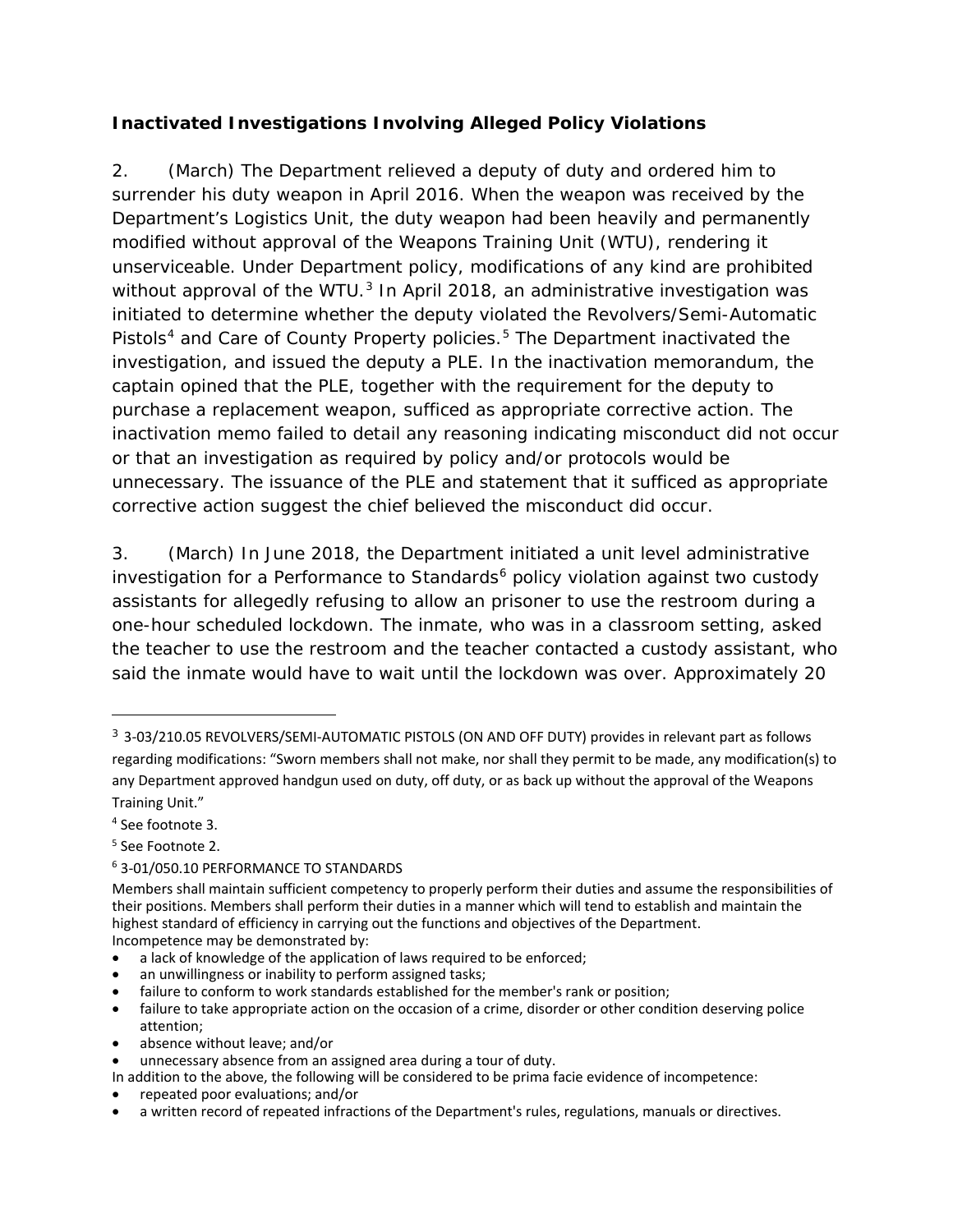minutes later, the inmate again asked to use the restroom. Once more, the teacher reportedly contacted a different custody assistant and was told a bathroom break would not be provided until the facility was no longer on lockdown. The inmate, who could no longer wait, urinated in a trashcan. The custody facility conducted a supervisory inquiry that included brief interviews of the teacher, inmate, and the two custody assistants alleged to have been involved and recommended an administrative investigation be initiated.

The Custody Division Chief inactivated the investigation and stated in the inactivation memorandum that video reviewed confirmed the inmate contacted the teacher twice but only depicted the teacher making one phone call. While the chief noted the inconsistency was not addressed in the initial inquiry, he nonetheless concluded only one custody assistant denied the bathroom request before inactivating the case. Without an administrative investigation to resolve the inconsistency, there was no evidence of policy violations for either custody assistant. One of the custody assistants had previously been disciplined for failing to appropriately address an inmate's medical needs and document the incident in an inmate injury report. He also had previously been disciplined for sleeping on duty. The chief recommended training be provided on how to avoid similar potential situations in the future. While the inactivation memo indicated there was no evidence of policy violations there were no administrative interviews. The memo did not indicate that the inmate withdrew his complaint and the memo on its face acknowledged that all leads had not been exhausted prior to inactivating the investigation.

4. A deputy assigned to a medical facility left his fanny pack containing his wallet and a loaded gun in a bathroom stall. A civilian discovered the fanny pack and turned it in to the nurse's station. The deputy was unaware he had left it behind. In November 2018, the Department initiated an administrative investigation to determine whether the deputy violated the General Behavior,<sup>[7](#page-6-0)</sup>

1

<span id="page-6-0"></span> $7$  3-01/030.05 GENERAL BEHAVIOR: A member shall not act or behave while on or off duty in such a manner as to bring discredit upon himself or the Department. Members' arrests and/or referrals for prosecution are an embarrassment to the Department and bring discredit upon the member and the Department regardless of whether a criminal case is filed and/or ultimately results in a conviction or plea agreement. Members who are publicly intoxicated to the extent their recollection about an allegation of misconduct is affected have brought discredit upon themselves and/or the Department.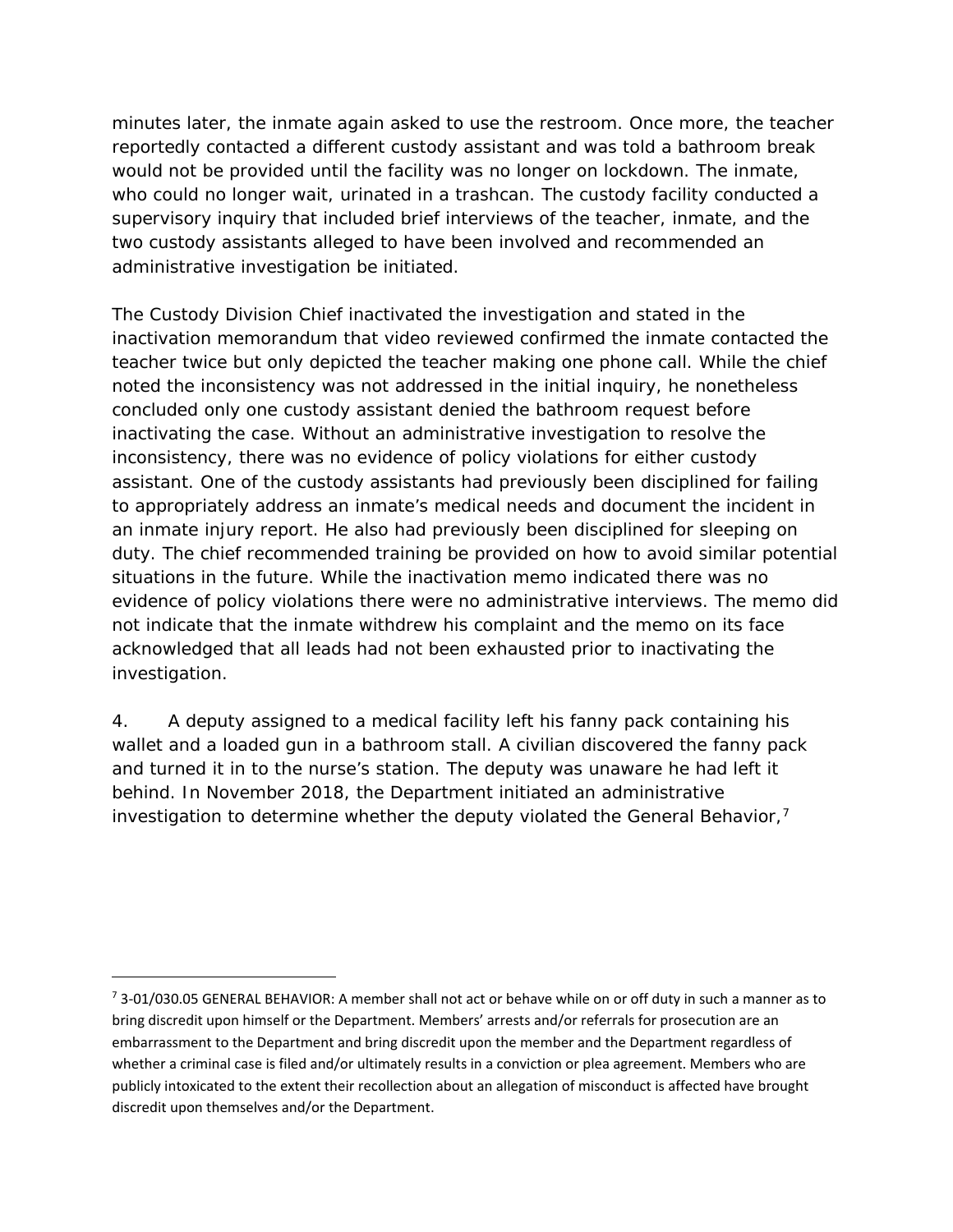Obedience to laws,<sup>[8](#page-7-0)</sup> Care of County Property<sup>[9](#page-7-1)</sup> and Safety<sup>[10](#page-7-2)</sup> policies. The inactivation memo indicates the administrative investigation was inactivated because the deputy's conduct was a "training issue." The Department issued the deputy a PLE. The inactivation memo, however, failed to detail any reasoning indicating misconduct did not occur or that an investigation as required by policy and/or protocols would be unnecessary. The issuance of the PLE suggests the chief believed the misconduct did occur.

#### <span id="page-7-1"></span><sup>9</sup> See Footnote 4.

l

<span id="page-7-2"></span> $10$  3-01/110.55 SAFETY POLICY: The Department regards its personnel as its most valuable asset. Also of vital importance are equipment and facilities used by the Department to meet its law enforcement obligations. All operations of this Department shall be conducted with the utmost concern for its personnel, equipment, vehicles and facilities. The reduction of losses due to injuries to Department employees and damage to County property is an essential part of an efficient operation. The practice of safety and the prevention of accidents shall be the responsibility of all members of this Department.

<span id="page-7-0"></span><sup>8</sup> 3-01/030.10 OBEDIENCE TO LAWS, REGULATIONS, AND ORDERS: a) Members shall not willfully violate any federal statute, state law or local ordinance; b) Members shall conform to and abide by the following: Charter of Los Angeles County; Los Angeles County Code; and Rules of the Department of Human Resources; c) Members shall obey and properly execute all lawful orders issued by any supervisor of higher rank or classification or who is officially acting in such capacity; d) When assigned to duty with another member of the Department, an employee shall be subject to disciplinary action for any violation by the other member of any provision of this chapter unless the employee was unaware of the violation or unless the employee, if the situation permits safe and prudent action, attempts in good faith to prevent the violation and, at the earliest reasonable time, reports the violation to his supervisor; e) Members who violate any rules, regulations, or policies of the Department or the County, shall be subject to disciplinary action. The commission or omission of any other act contrary to good order and discipline shall also be the subject of disciplinary action; f) Members who are arrested or detained for any offense, or named as a suspect, other than an infraction under the Vehicle Code, shall immediately notify their immediate supervisor or Watch Commander of the facts of the arrest or detention or allegation. After business hours, if the member is unable to contact their immediate supervisor or Watch Commander at the Unit of Assignment, the member shall contact Sheriff's Headquarters Bureau and request immediate notification to their Unit Commander. The member shall provide details of the arrest or detention to Sheriff's Headquarters Bureau, including alleged charge(s), location, police agency jurisdiction, and return phone number where the member can be reached, for relay to the Unit Commander. The Sheriff's Headquarters Bureau member receiving notification shall immediately notify the employee's Unit Commander. The Unit Commander shall immediately notify Internal Affairs Bureau. The employee's Unit Commander shall immediately respond to the member's location if the member is arrested and taken into custody. According to the nature of the offense and in conformance with the rules of the Department of Human Resources, disciplinary action may result and may include, but is not limited to, the following: a reprimand (written); suspension without pay; reduction in rank; and/or dismissal from the Department. NOTE: For purposes of this section, any reference to "members" [s]hall include any member of the Department, both sworn and professional staff.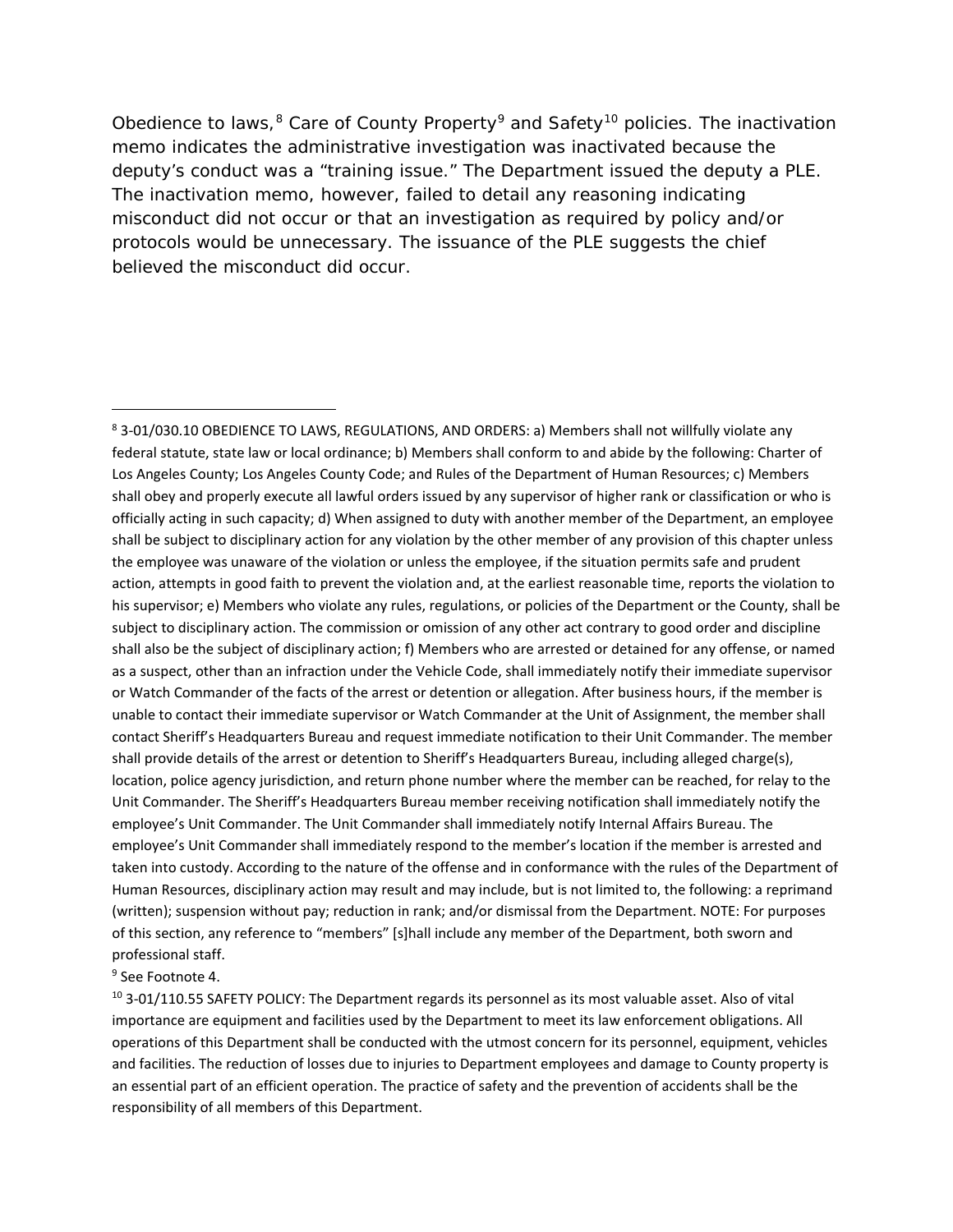# **ATTACHMENT B**

# **CASES IN WHICH FINDINGS WERE MODIFIED AND/OR DISCIPLINE WAS CHANGED AFTER LETTER OF INTENT WAS ISSUED**

### **Pre-Letter of Imposition**

1. (March) In June 2018, the Department served a deputy with a letter of intent to suspend him for 15 days for being intoxicated in a public place, forcibly moving his girlfriend (also a Department member) against her will by putting his arm around her neck, and failing to notify his supervisor that he had been arrested for those actions. The girlfriend refused to cooperate with the police who responded to the incident, but the deputy was arrested based on witness statements and surveillance video. The LADA filed a criminal charge of domestic battery against the deputy. Subsequently the court dismissed the charges as part of an agreement that the deputy would complete domestic violence counseling and community service. The Department found the deputy violated the Family Violence, Disorderly Conduct, General Behavior, and Off-Duty Incidents policies. After the *Skelly* hearing, the Department entered into a settlement agreement with the deputy leaving the discipline in place but removing the founded Family Violence policy violation as a basis for the discipline. Because domestic/family violence is an act of moral turpitude, policy violations for such conduct may be discoverable in a criminal case under *Brady* v. Maryland (1963) 373 U.S. 83 and its progeny.<sup>[11](#page-8-0)</sup> The removal of this charge without a factual basis to do so could therefore circumvent the requirement to disclose this information in a criminal case.

2. (March) In August 2018, the Department served a deputy with a letter of intent to suspend him for eight days for the tactics employed in his second deputyinvolved hit-shooting incident. The Executive Force Review Committee (EFRC) panel<sup>[12](#page-8-1)</sup> reviewing the shooting found that the deputy had failed to employ sound tactical principles during a foot pursuit and/or had acted in a reckless manner by failing to communicate with his partner, failing to take a tactical position of advantage, failing to consider the backdrop, failing to broadcast the foot pursuit and splitting from his partner, in violation of the Performance to Standards Associated with a Use of Force, Tactical Incidents, Obedience to Laws, and Foot

http://da.lacounty.gov/sites/default/files/policies/Brady-sd18-02.

1

<span id="page-8-0"></span><sup>11</sup> *See Donley* v. *Davi* (2009) 180 Cal.App.4th 447, 458-459; and the LADA's Special Directive 18-01 on the Disclosure of Exculpatory and Impeachment Information, available at

<span id="page-8-1"></span> $12$ The EFRC panel, which is comprised of three Division Commanders appointed by the Sheriff or his designee, reviews all Category 3 force cases and deputy-involved shootings to determine if the force and tactics are within policy.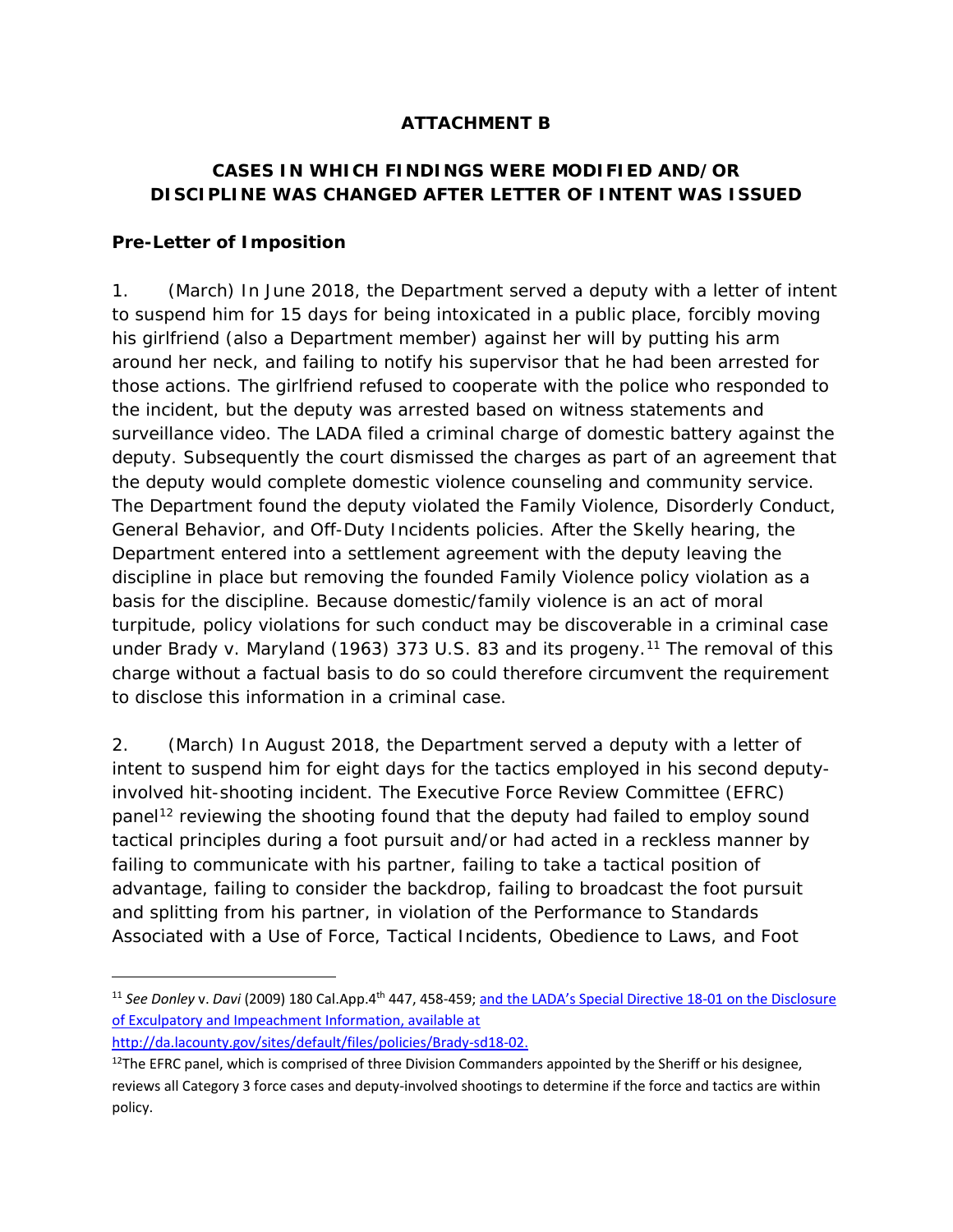Pursuit policies. The Department previously disciplined the deputy in two other cases for violating the Vehicle Pursuit and Foot Pursuit policies. After the *Skelly* hearing, the Department entered into a settlement agreement with the deputy whereby the EFRC panel's findings remained the same, but the panel reduced the discipline to a four-day suspension. Policy provides that when a case is heard by the EFRC panel, the division chief must confer with the chair of the panel to modify the findings or discipline, and if the chair opposes the suggested change, the division chief must obtain the relevant Assistant Sheriff's concurrence. It is unclear from the information available to OIG staff whether such consultation or concurrence occurred.

3. (March) In September 2018, the Department served a deputy with a letter of intent to suspend him for 15 days for his actions surrounding an unauthorized vehicle pursuit that resulted in a traffic collision and minor use of force, in violation of Performance to Standards Associated with a Use of Force, Tactical Incidents, Vehicle Pursuit, Force Prevention Principles, General Behavior, and Obedience to Laws policies. The deputy had previously been suspended for a total of 55 days in five other cases, two of which included violations of the Unreasonable Force policy. After the *Skelly* hearing, the Department entered into a settlement agreement with the deputy whereby the findings remained the same, but the Department reduced the discipline to a 10-day suspension.

4. (March) In October 2018, the Department served a Law Enforcement Technician with a letter of intent to suspend her for eight days for transporting inmate workers by herself to get food for them at a home where one of the inmate's relatives resides, for providing them with food from a relative without checking it for contraband, and for allowing one of the inmate workers to use her Department-issued telephone, in violation of the Use of Communications Equipment, Professional Conduct, Reporting Information, and Performance to Standards policies. After the *Skelly* hearing, the Department entered into a settlement agreement with the employee whereby the findings remained the same, but the Department reduced the discipline to a four-day suspension.

5. (March) In October 2018, the Department served a Law Enforcement Technician with a letter of intent to suspend him for five days for meeting with an inmate worker's relative to collect food from the relative for delivery to the inmate worker, in violation of the Professional Conduct, Reporting Information, and Performance to Standards policies. After the *Skelly* hearing, the Department entered into a settlement agreement with the employee whereby his discipline was reduced to a three-day suspension. The OIG was unable to determine whether there was a modification to the findings based on the information available for review.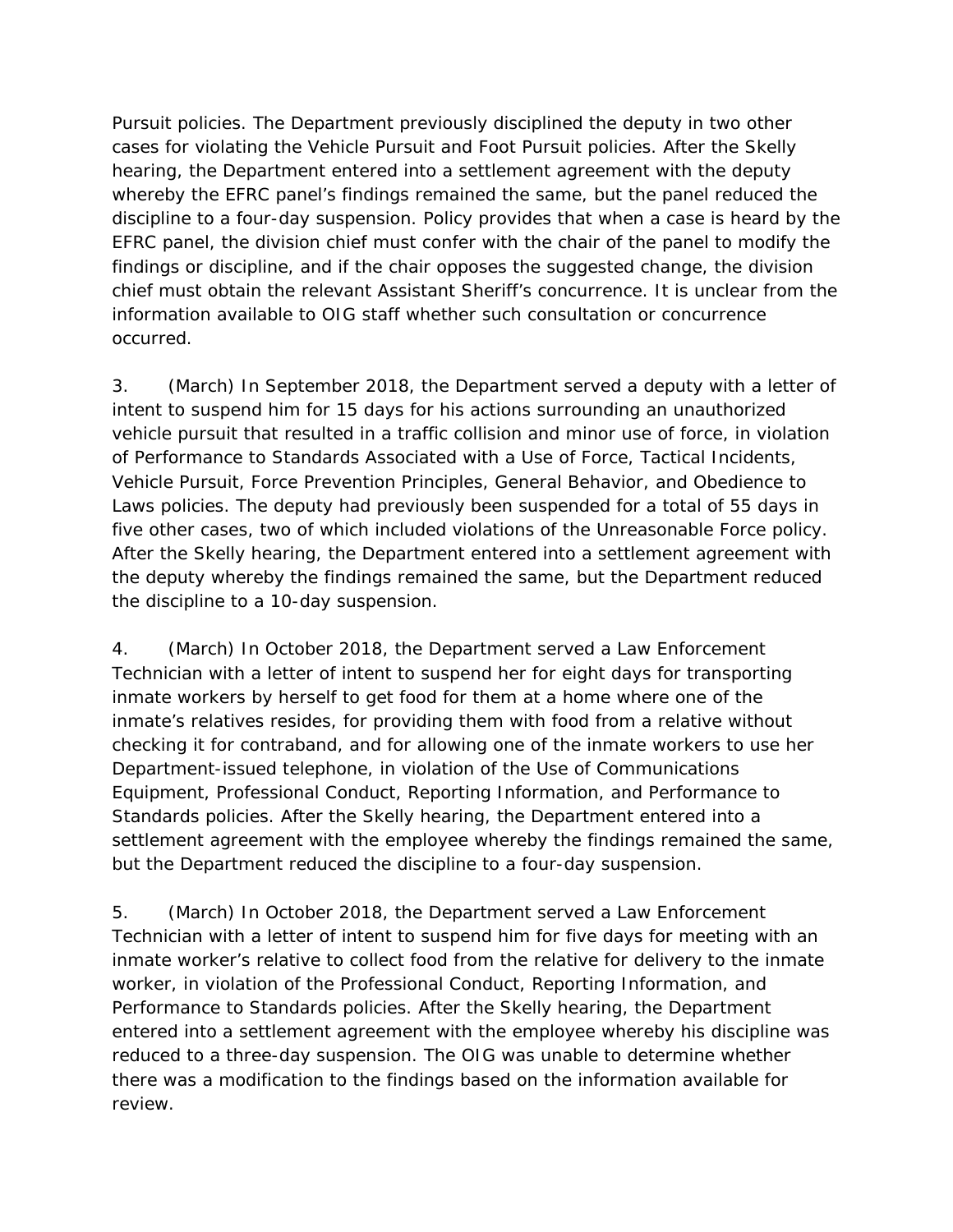6. (March) In November 2018, the Department served a deputy with a letter of intent to discharge him for threatening his spouse, assaulting her in front of their minor child, causing visible bruising to multiple parts of her body, strangling her to the point of unconsciousness, telling her she did not have to speak to internal affairs investigators, and then denying to investigators that he assaulted her or told her she did not have to speak with investigators. These actions were found to have violated the Family Violence, Immoral Conduct, Obedience to Laws, General Behavior, Interference with an Investigation, Honesty, and False Statements policies. The LADA investigated the case criminally but declined to file charges. The deputy had previously been disciplined in four other cases for a total of 23 days of suspension. One of those cases involved a violation of the Unreasonable Force policy for his use of force on an inmate. Also, before his employment with the Department, he had been arrested for spousal assault and entered a plea in the case for a misdemeanor disturbing the peace violation. He was sentenced to 36 months of probation.

In March 2019, after the *Skelly* hearing, the Department entered into a settlement agreement with the deputy whereby the Family Violence and General Behavior policies remained founded, but the remaining policy violations related to child endangerment, interfering with an investigation, and dishonesty were removed. The Department limited the letter of imposition for the two founded violations to findings that the deputy grabbed his wife and threw her from the bed to the floor; placed his hands around her neck causing her to lose her breath and suffer soreness, bruises, and discoloration to her neck and shoulder area; assaulted her causing visible bruises to her wrist, forearms and biceps; and sent her text messages telling her things were going to get worse or bad things would happen if she sold their car or continued to disrespect him – causing her to be in sustained fear for her safety.<sup>[13](#page-10-0)</sup>

The Department reinstated the deputy and suspended him for 25 days for these violations, with the understanding that if he was detained or arrested for family violence in the next three years, he would be discharged without a right to appeal. Because the Family Violence charge remains founded, the facts upon which the charge is based may be discoverable in a criminal case under *Brady* and its progeny. Additionally, if the false statements were provable but removed as part of the settlement agreement without a factual basis to do so, the underlying conduct giving rise to the false statements may also be discoverable under *Brady*. However, the removal of the false statements charge might circumvent the requirement to

1

<span id="page-10-0"></span><sup>&</sup>lt;sup>13</sup> The Department's modifications to the findings could effectively remove the deputy's personnel records from the reach of Senate Bill (SB) 1421 depending on how the Department interprets its provisions.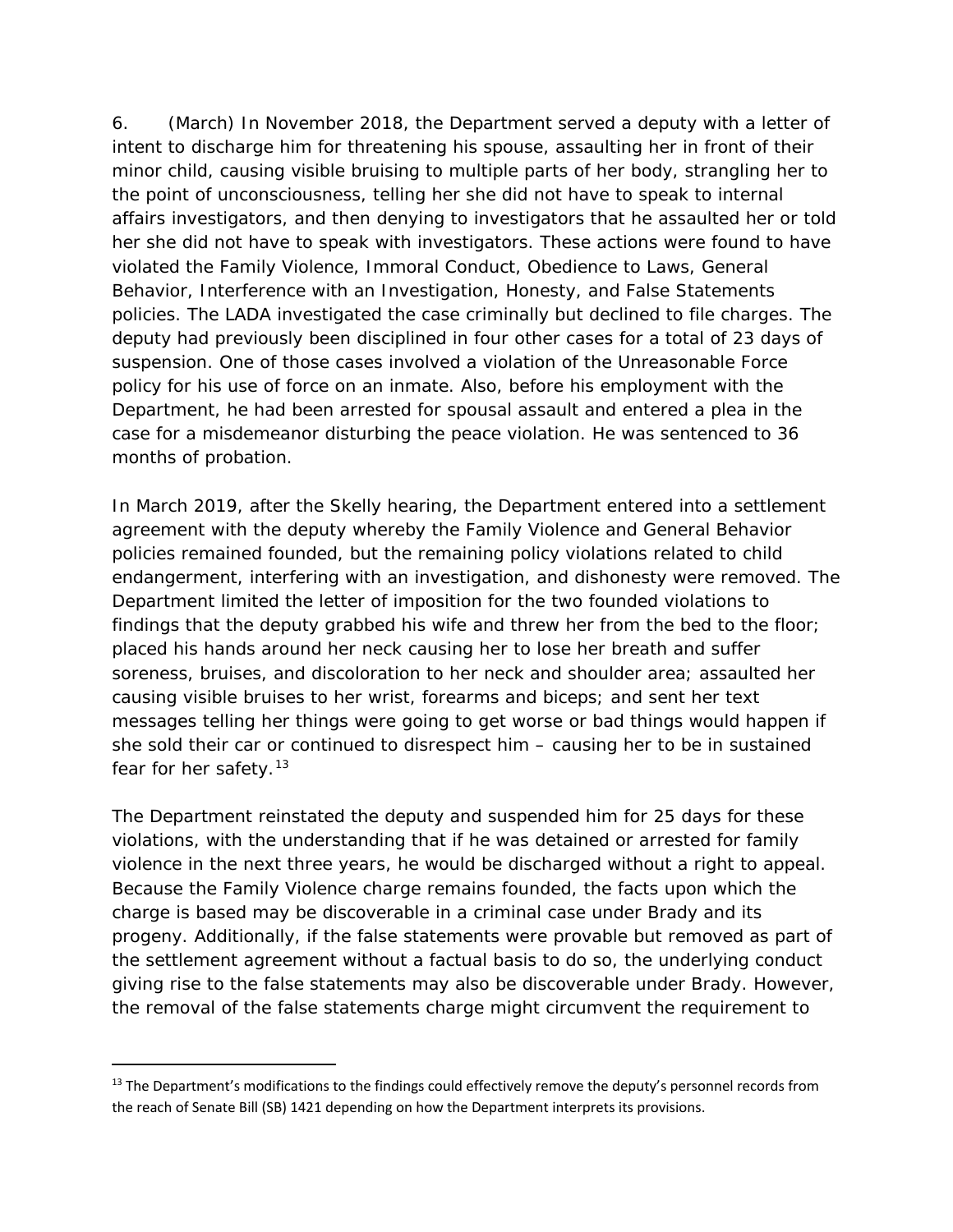disclose the *Brady* information if a full review of the deputy's personnel record is not conducted.

7. (March) In November 2018, a deputy was served with a letter of intent to suspend him for 15 days for inappropriately touching two female juvenile participants of the Department's Youth Activities League while he was on duty. He was found to have touched one female juvenile's back/neck and admitted to having another female juvenile sit on his lap. His actions were criminally investigated. The case was declined for prosecution, but he was found to have violated the General Behavior and Conduct Toward Others policies. After the *Skelly* hearing, the Department entered into a settlement agreement with the deputy whereby the findings were modified to indicate a violation of only the General Behavior policy for touching a female juvenile on the neck "in a playful manner, which was misconstrued as inappropriate." The Department reduced the discipline to a 5-day suspension.

8. (March) In December 2018, the Department served a lieutenant with a letter of intent to suspend him for five days for driving a County vehicle for unofficial purposes, for using it to commute to and from his residence without approval, and for failing to take corrective measures when he became aware of a subordinate's possible misuse of the vehicle, in violation of the Department's Assigned Vehicles, Failure to Carry Out Supervisory, Managerial or Executive Duties and Responsibilities, Lieutenants, Obedience to Laws, and Performance to Standards policies. After the *Skelly* hearing, the Department entered into a settlement agreement with the lieutenant whereby the findings remained essentially the same but the "unofficial purposes" language was removed, and the Department reduced the discipline to a four-day suspension.

9. (March) In January 2019, the Department served a deputy with a letter of intent to suspend him for one day for failing to report witnessed force, in violation of the Force Reporting, Performance to Standards, and Obedience to Laws policies. The force incident was discovered after an inmate complained that force was used on him by two deputies who had not reported the force. Video of the incident showed another deputy using minor force against the physically resistive inmate in the deputy's presence. After researching the force policy and viewing the video, the deputy acknowledged he should have reported the force he witnessed. After the *Skelly* hearing, the Department rescinded the employee's discipline without documenting the modification in a settlement agreement. According to information reviewed by OIG staff, the deputy's captain specifically instructed that the modification not be documented in a settlement agreement.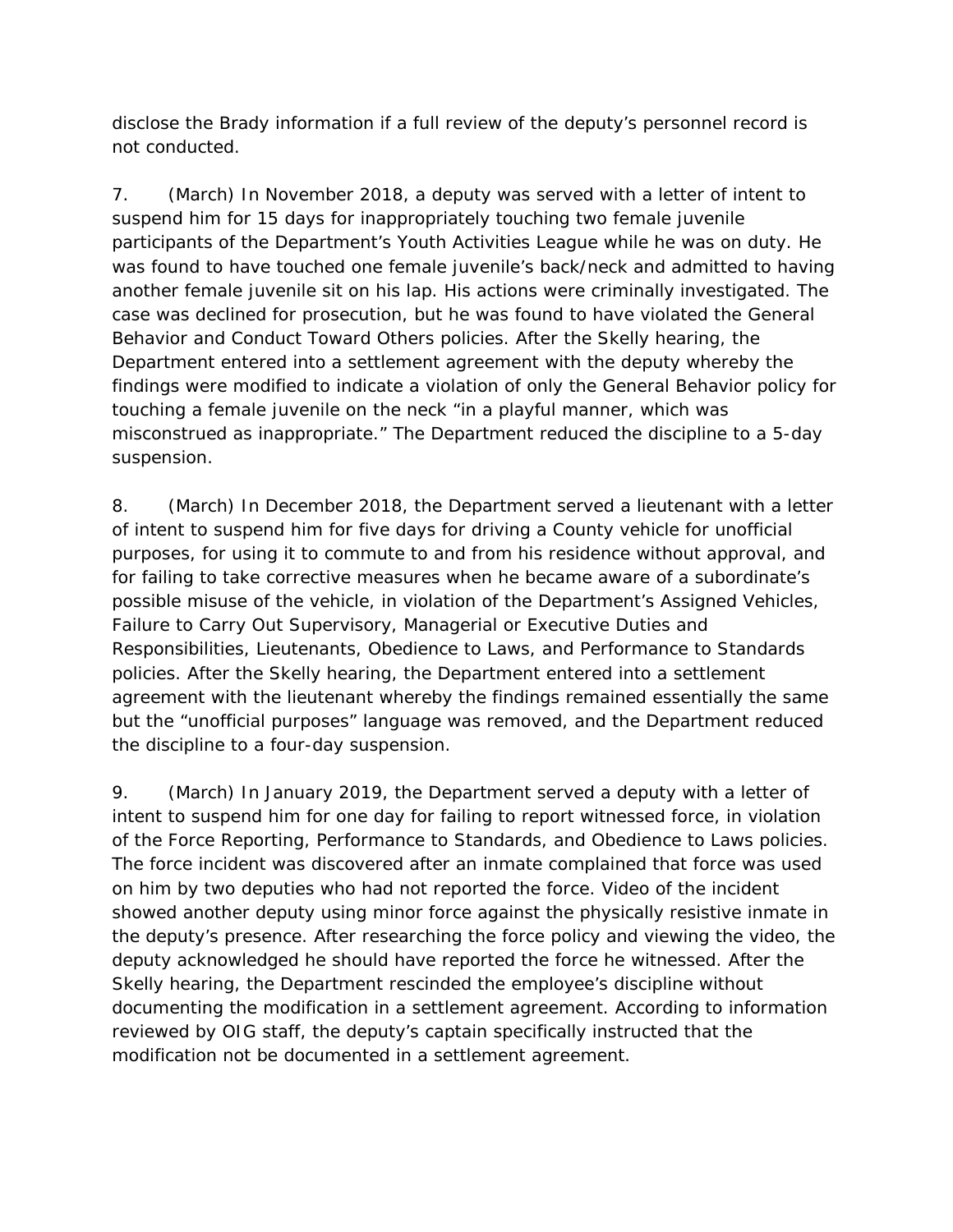10. (April) In April 2018, the Department served a deputy with a letter of intent to suspend him for 15 days for being significantly intoxicated while off-duty in a public place, identifying himself as a deputy to security personnel, yelling profanities at security personnel, challenging security personnel to a fight, refusing to leave the premises as directed and refusing to obey multiple orders to stop interrupting the officer investigating the incident. The deputy was found to have violated the Disorderly Conduct, General Behavior, Obedience to Laws, and Professional Conduct policies. The deputy had been previously disciplined for using unreasonable force against an inmate and for on-duty inappropriate conduct toward others. He received a total of 17 suspension days for those two incidents. Additionally, in February 2019, the Department issued the deputy a letter of intent to discipline him for 15-days for inappropriate conduct toward inmates. Subsequent to the deputy's *Skelly* hearing the Department entered into a settlement agreement with the deputy whereby the findings remained the same, but the Department reduced the discipline to a 10-day suspension.

11. (April) In October 2018, the Department served a deputy with a letter of intent to suspend him for three days because he was arrested for spousal abuse by an outside agency due to the girlfriend's visible injuries (laceration on her cheek and scratches to her neck). The LADA did not file criminal charges. During the administrative investigation, the woman told investigators she did not recall the incident and was no longer in a dating relationship with the deputy. The deputy was found to have violated the General Behavior and Off-Duty incidents policies. The Department's General Behavior policy provides, in relevant part, as follows: "Members' arrests and/or referrals for prosecution are an embarrassment to the Department and bring discredit upon the member and the Department regardless of whether a criminal case is filed and/or ultimately results in a conviction or plea agreement." The Obedience to Laws as it relates to the domestic violence allegations was determined to be unresolved due to the alleged victim's asserted failure to recall the incident. After the *Skelly* hearing, the Department entered into a settlement agreement with the deputy whereby the findings remained the same but the Department reduced the discipline to a written reprimand.

12. (April) In October 2018, the Department served a security officer with a letter of intent to discharge her for off-duty misconduct relating to a fight at a bar in which the alleged victim suffered a laceration above her eyebrow. The deputy was allegedly yelling, being uncooperative and identifying herself as a deputy to security personnel. The incident was investigated by an outside law enforcement agency, but no criminal charges were filed. The security officer was found to have violated the False Statements, Disorderly Conduct, Derogatory Language and General Behavior policies. After the *Skelly* hearing, the Department entered into a settlement agreement whereby the Department reduced discipline to a 20-day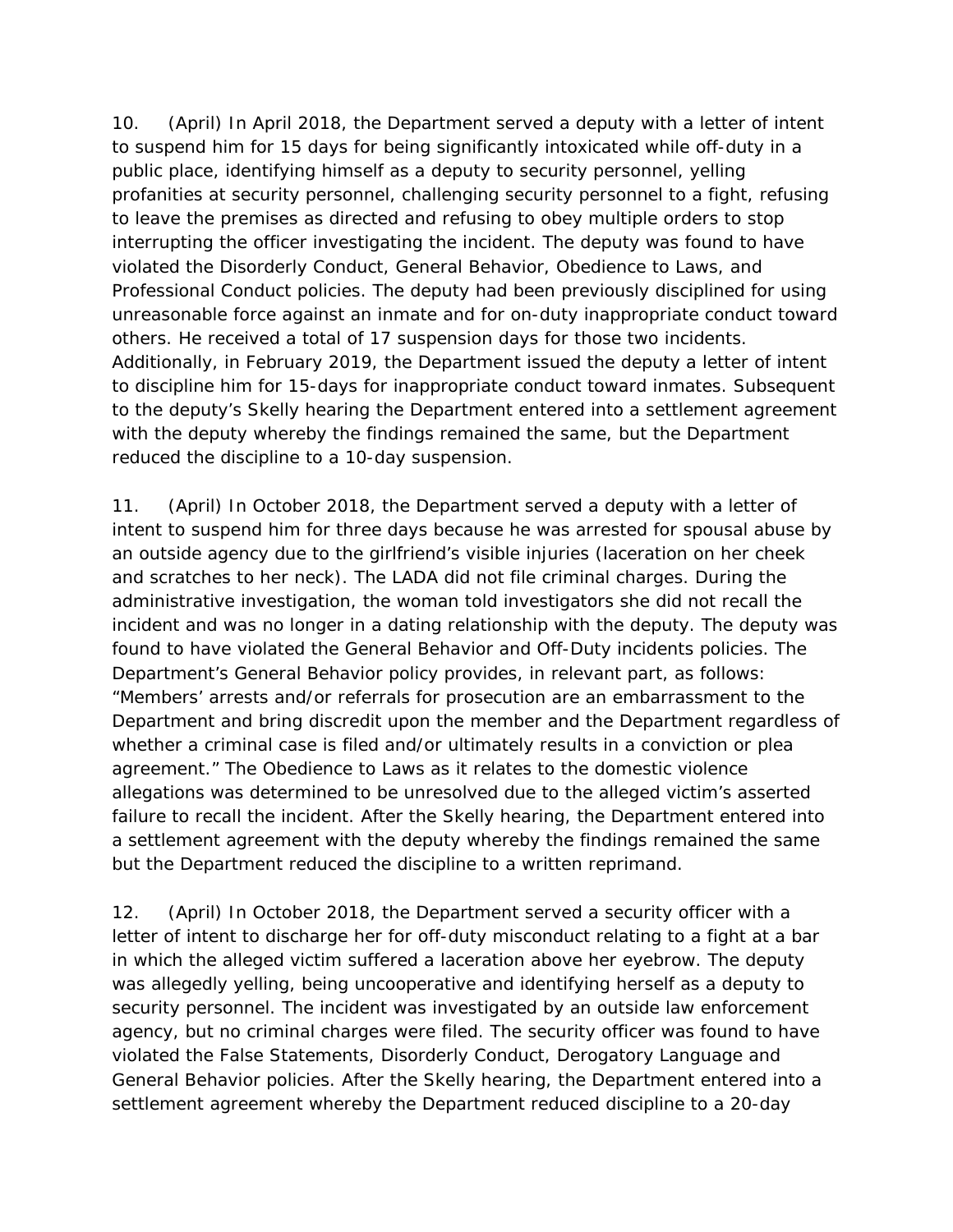suspension. It is unclear from the information available to OIG personnel whether the findings were modified and/or whether the settlement agreement was reduced to writing.

13. (April) In November 2018, the Department served a sergeant with a letter of intent to suspend him for one day for inappropriate comments based on race and ethnicity. The sergeant was found to have violated the Policy of Equality Policy – Inappropriate Conduct Toward Others policy based on race policy. The captain who conducted the *Skelly* hearing upheld the findings and discipline imposed. Due to an administrative error, the Department did not serve the sergeant with the letter of intent in a timely manner, so he received no discipline for his misconduct.

14. (April) In January 2019, the Department served a deputy with a letter of intent to suspend him for one day for leaving his post at a hospital without permission and for failing to provide direct security for an inmate, in violation of the Performance of Duty and Duties of All Members policies. After the *Skelly* hearing, the Department entered into a settlement agreement with the deputy whereby the findings remained the same, but the Department reduced the discipline to a written reprimand.

15. (April) In January 2019, the Department served a deputy with a letter of intent to suspend him for one day for leaving his post at a hospital without permission and for failing to provide direct security for an inmate, in violation of the Performance of Duty and Duties of All Members policies. After the *Skelly* hearing, the Department entered into a settlement agreement with the deputy whereby the Department changed the findings to unresolved and rescinded the discipline.

16. (May) In September 2018, the Department served a deputy with a letter of intent to suspend him for five days for failing to report his use of force to a supervisor. The Department found that he violated the Performance to Standards policy. In May 2019, a different chief than the one who had initially approved the letter of intent held a *Skelly* hearing and entered into a settlement agreement with the deputy whereby the findings remained the same, but the Department reduced the discipline to a two-day suspension.

17. (May) In November 2018, the Department served a civilian with a letter of intent to suspend her for 30 days for being involved in an off-duty traffic collision while under the influence of alcohol and being uncooperative with responding law enforcement officials. The Department found that she violated the Disorderly Conduct, Conduct Toward Others, General Behavior, Cooperation with Criminal Investigation and Reporting Information policies. The Case Review panel concurred with the chief's finding's and recommended discipline. In May 2019, a different chief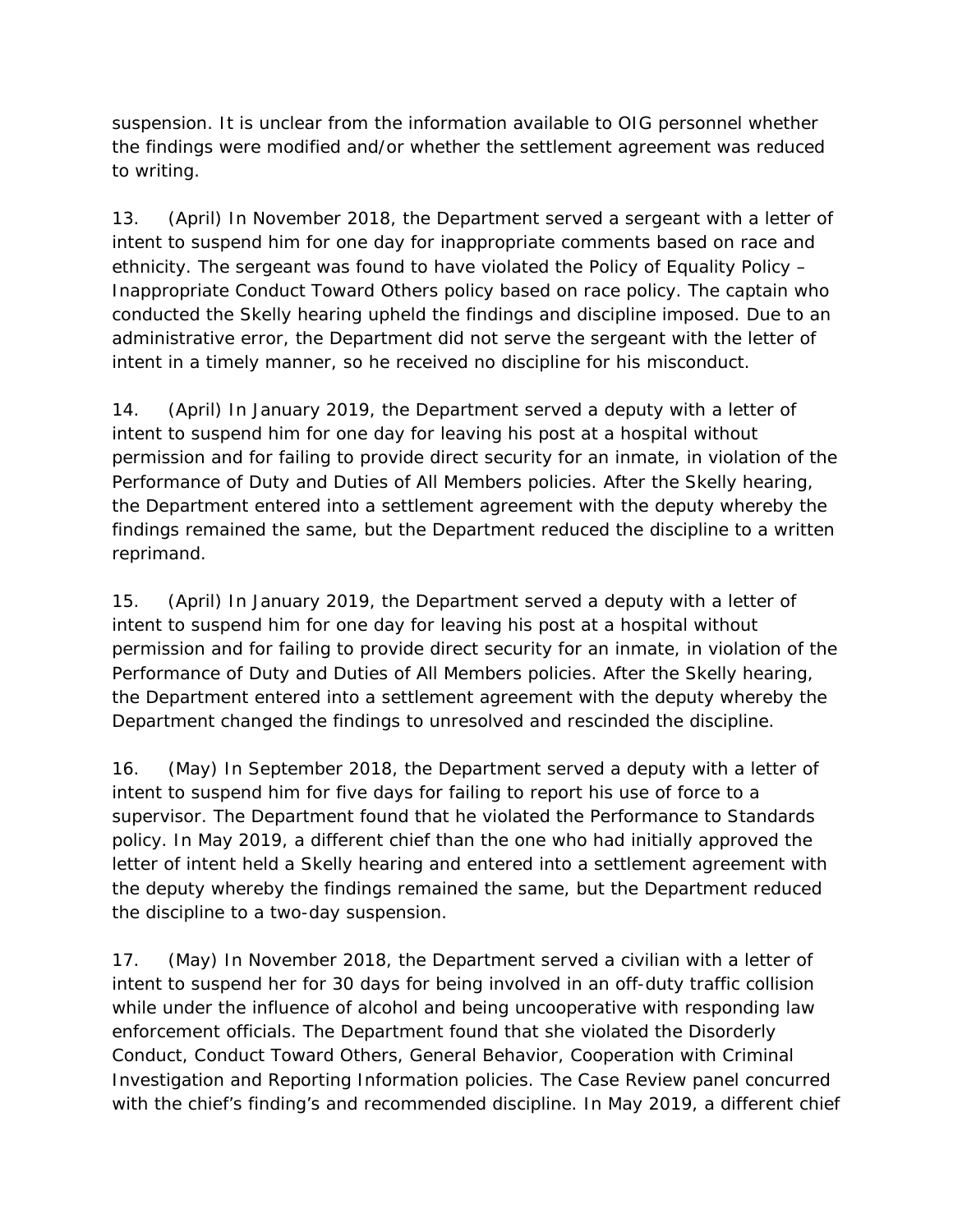than the one who had initially approved the letter of intent held a *Skelly* hearing and entered into an agreement with the employee whereby the findings remained the same but the Department reduced discipline to a 25-day suspension. It is unclear from the information available to OIG personnel whether the findings were modified and/or whether a written settlement agreement was executed. However, it does not appear the case was re-presented to the Case Review panel for concurrence prior to entering into the settlement agreement to reduce the discipline, as required by policy.

18. (May) In February 2019, the Department served a deputy with a letter of intent to suspend him for 15 days for flipping off an inmate, failing to provide appropriate security checks on inmates, using a personal hard drive to watch movies while on duty, and lying about flipping off an inmate and being inattentive to inmates while watching movies. The deputy's misconduct was corroborated by video evidence and the statements of a Department member. The Department found that the deputy violated the False Statements, Conduct Toward Others, General Behavior, and Performance to Standards policies. The Guidelines for Discipline in 2012 provide a recommended discipline level of 15 days to discharge for making false statements during a Departmental investigation. However, because the deputy's captain recommended a discipline level of 15 days, the case was not presented before the Case Review panel for consideration of a higher level of discipline. After the *Skelly* hearing, the Department entered into a settlement agreement with the deputy whereby the Department's findings remained the same, but the Department reduced the discipline to an eight-day suspension.

19. (May) In March 2019, the Department served a deputy with a letter of intent to discharge him for off-duty driving over 100 miles per hour while under the influence of alcohol after the case was presented to the Case Review panel and the panel concurred in the discipline recommended by the employee's chief. He was convicted of a misdemeanor driving under the influence charge and was found to have violated the Obedience to Laws/DUI and General Behavior policies. The Department previously disciplined the deputy in three separate cases for a total of 32 suspension days. In one of the cases, he admitted to drinking and driving during his administrative interview although he was never arrested or charged with driving under the influence. After the *Skelly* hearing, the case was re-presented to the Case Review panel for permission to reduce the discharge to a 30-day suspension. The panel agreed with the reduction and the Department thereafter entered into a settlement agreement with the deputy whereby the findings remained the same, but the Department reduced the discipline to a 30-day suspension with the understanding that he would be subjected to random alcohol testing and if he was subsequently the subject of a founded investigation involving alcohol, he would be discharged without a right to appeal.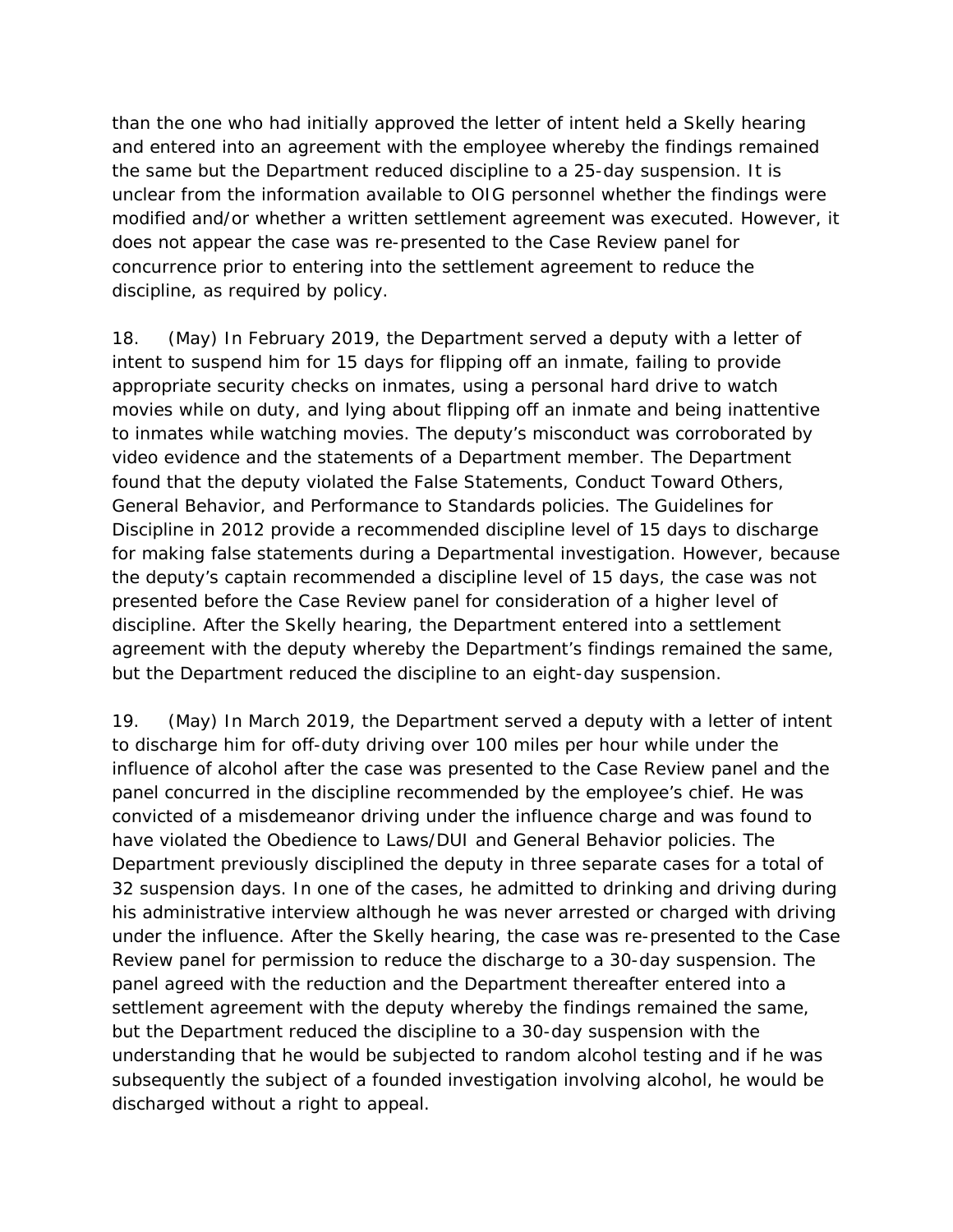### **Modifications Post Letter of Imposition**

20. (April) In March 2018, the Department suspended a deputy for 15 days for an incident which occurred in 2014 involving his unauthorized entry into a courthouse after hours with a non-county employee and therein engaging in inappropriate conduct. The deputy was found to be in violation of the General Behavior, Off-Duty Incidents, and Inappropriate Conduct policies. The deputy's discipline was not imposed until 2018 because he had been discharged in two other cases. His discharge was reduced in each prior case to 15-day suspension by the Civil Service Commission. He was reinstated in 2017. While the entry into the courthouse case was pending before the Civil Service Commission, he was under investigation for a new case involving the making of false statements regarding an on-duty traffic collision which occurred in April 2018. The Department entered into a settlement agreement with the deputy whereby the findings in the courthouse case remained the same, but the Department reduced discipline to a four-day suspension.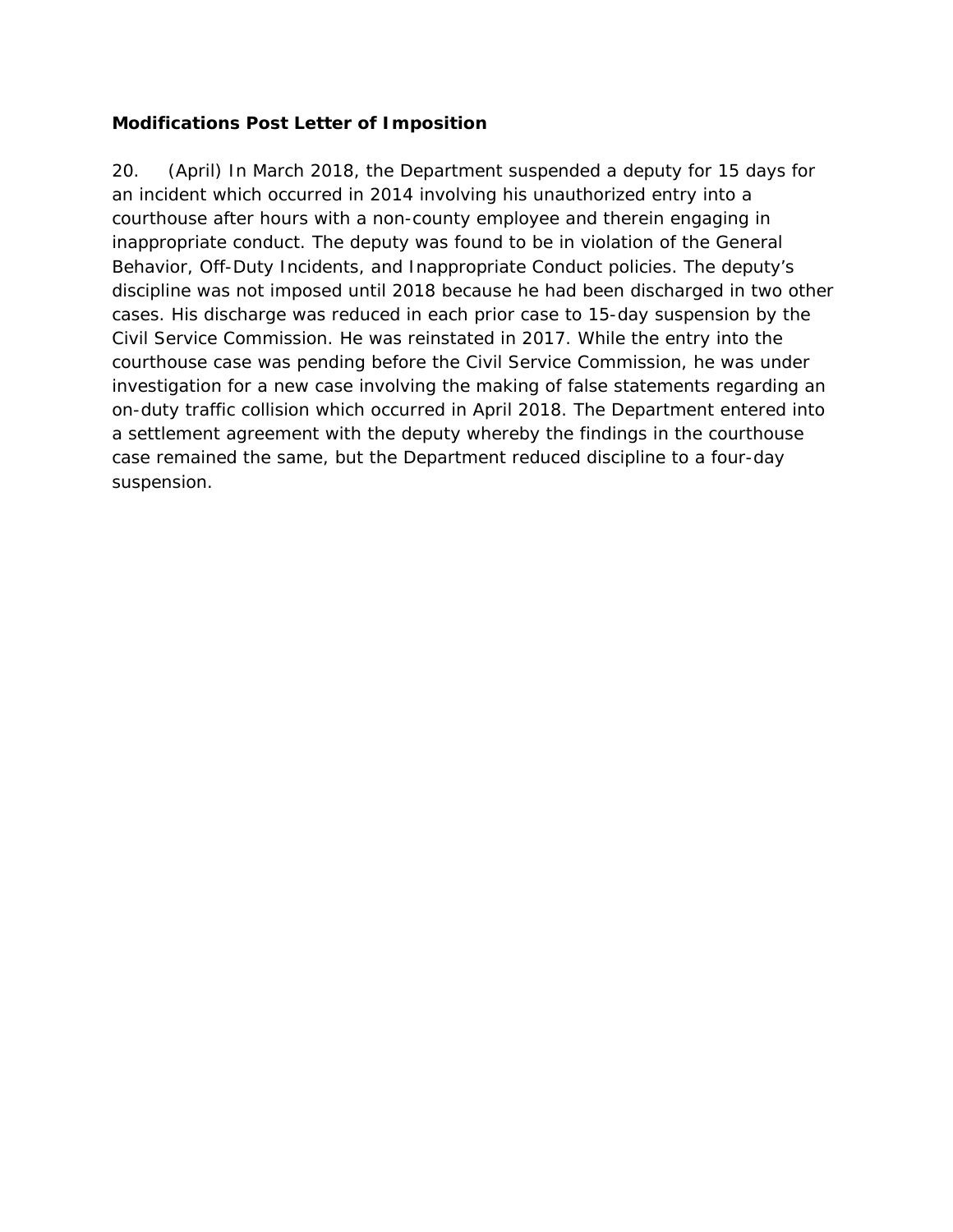# **ATTACHMENT C**

# **MONITORED CASE REVIEW CASES IN WHICH THE LETTER OF IMPOSITION WAS SERVED**

1. (March) In August 2018, the Case Review panel reviewed a case involving a civilian employee accused of throwing her wedding ring at her estranged husband, causing minor injuries, throwing a heavy glass filled with liquid in the husband's girlfriend's direction, and using Department equipment to harass the girlfriend by posting derogatory public comments about her online while on-duty. The LADA investigated the case criminally but the prosecutor declined to file charges. The panel concurred with the chief's recommendation finding the employee had violated the Family Violence, Conduct Toward Others, General Behavior, Use of Communications Equipment, and Performance to Standards policies and should receive a 20-day suspension. The Department previously suspended the employee for five days for engaging in similar conduct against a former boyfriend. In March 2019, after the *Skelly* hearing, the employee was served with a letter of imposition setting forth the original findings and imposing the originally-recommended 20-day suspension. Because the Family Violence charge remains founded, the facts upon which the charge is based may be discoverable in a criminal case under *Brady* and its progeny.

2. (March) In October 2018, the Case Review panel reviewed a case involving a deputy accused of driving under the influence (DUI) resulting in a non-injury traffic collision that caused property damage. He was charged and convicted of misdemeanor DUI and sentenced to a three-year term of probation. The panel concurred with the chief's recommendation finding the deputy violated the Obedience to Laws and General Behavior policies and should receive a 20-day suspension. In March 2019, after the *Skelly* hearing, the Department served the employee with a letter of imposition setting forth the original findings and imposing the originally-recommended 20-day suspension.

3. (March) In November 2018, the Case Review panel reviewed a case involving a deputy accused of domestic violence. The Department discharged the deputy. Because the discipline was modified before the letter of imposition was served on the deputy, the summary of this case is set forth in No. 6 of Attachment B.

4. (March) In January 2019, the Case Review panel reviewed a case involving a civilian employee accused of falsifying overtime records. The panel concurred with the director's recommendation finding the employee violated the False Information in Records, Professional Conduct, General Behavior, and Performance to Standards policies and should be discharged. In March 2019, after the *Skelly* hearing, the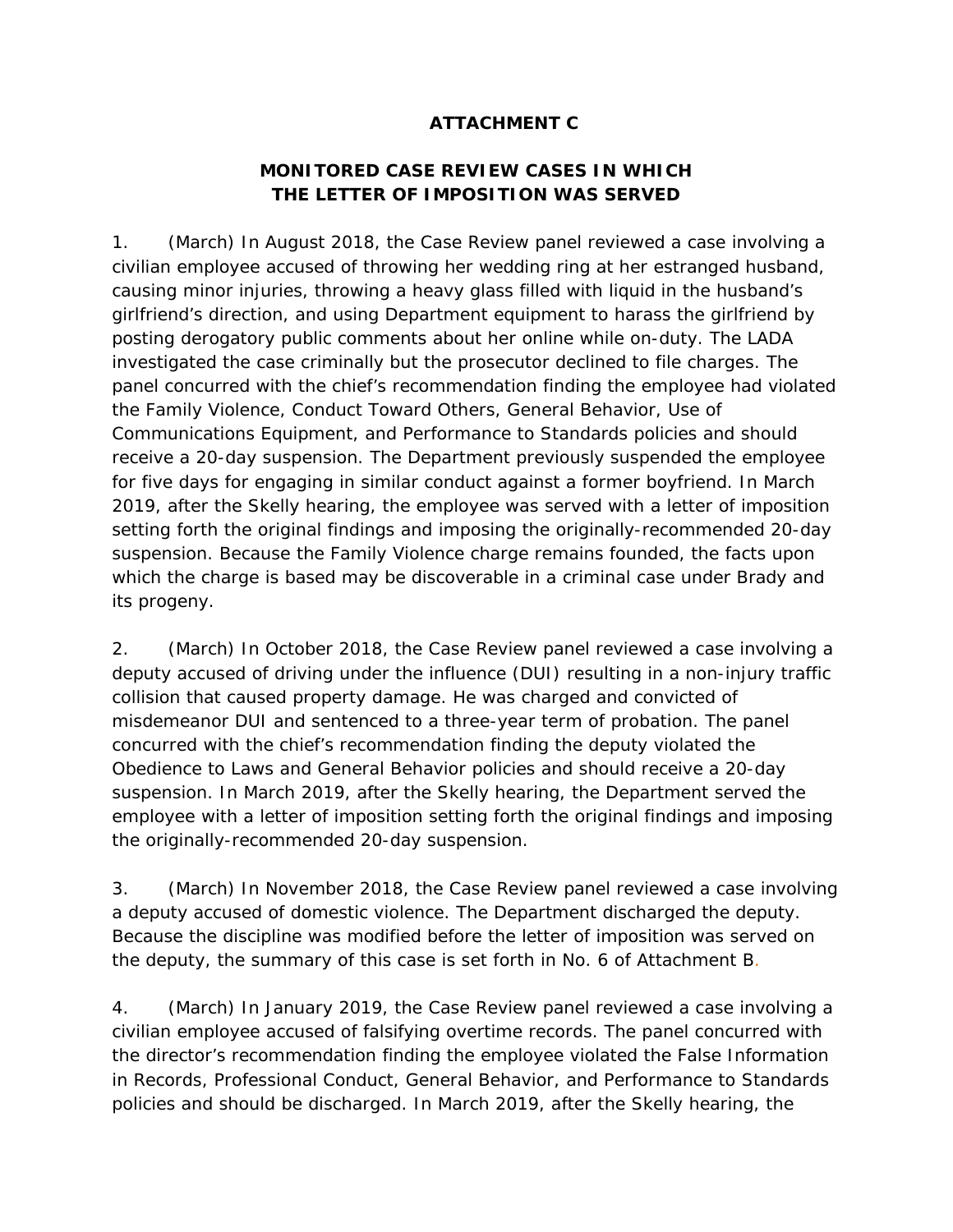Department served the employee with a letter of imposition setting forth the original findings and imposing the originally-recommended discharge. Because the False Information in Records charge remains founded, the facts upon which the charge is based may be discoverable in a criminal case under *Brady* and its progeny.

5. (March) In February 2019, the Case Review panel reviewed a case involving a security officer accused of having a personal relationship with a member of a criminal street gang without authorization and using County equipment for unofficial purposes. The panel concurred with the chief's recommendation finding the employee violated the Prohibited Association, Fraternization, False Statements, Use of Communications Equipment, General Behavior, and Obedience to Laws policies and should be discharged. In March 2019, after the *Skelly* hearing, the Department served the security officer with a letter of imposition setting forth the original findings and imposing the originally-recommended discharge. Because the False Statements charge remains founded, the facts upon which the charge is based may be discoverable in a criminal case under *Brady* and its progeny.

6. (March) In February 2019, the Case Review panel reviewed a case involving a deputy accused of engaging in domestic violence by striking and/or strangling the mother of his child resulting in bruising and lying to criminal investigators about the incident. He was charged and convicted in Nevada of a felony involving domestic violence and was sentenced to 30 months in prison. The conviction disqualified him from being a peace officer. The panel concurred with the chief's recommendation finding the deputy violated the Family Violence, Cooperation During a Criminal Investigation, Conduct Toward Others, General Behavior, Off-Duty Incidents, and Obedience to Laws policies and should be discharged. In March 2019, the Department served the deputy with a letter of imposition setting forth the original findings and imposing the originally-recommended discharge. Because the Family Violence charge remains founded, the facts upon which the charge is based may be discoverable in a criminal case under *Brady* and its progeny.

7. (March) In February 2019, the Case Review panel reviewed a case involving a deputy accused of failing to properly investigate a crime, failing to preserve evidence, entering false information into official Department records, and making false statements to a supervisor and an internal affairs investigator. Video evidence contradicted the deputy's account of the incident. The panel concurred with the chief's recommendation, finding the deputy violated the False Information in Records, False Statements, Responsibility for Documentation, Duties of all Members, Performance to Standards, and Obedience to Laws policies and should be discharged. In March 2019, after the *Skelly* hearing, the Department served the deputy with a letter of imposition setting forth the original findings and imposing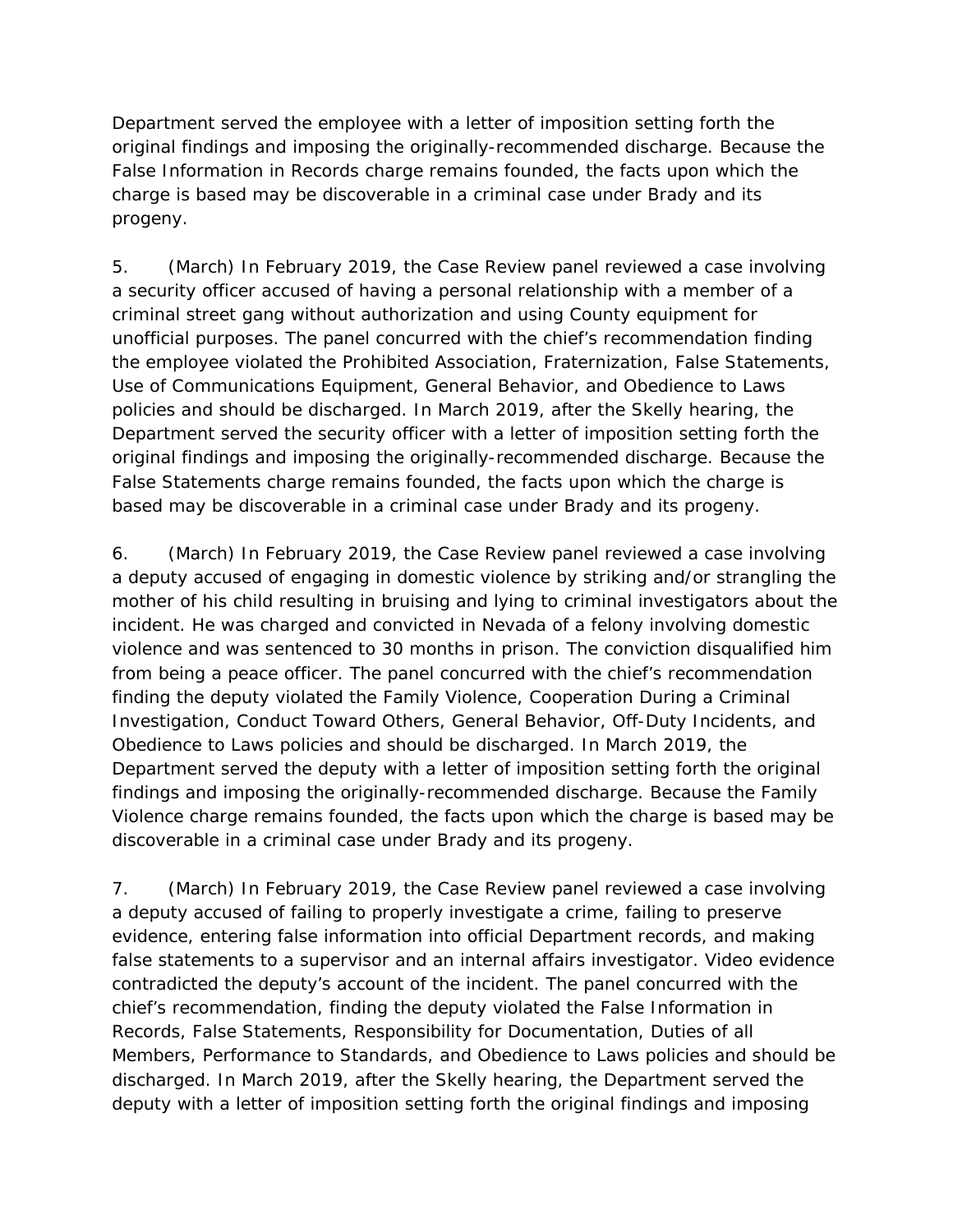the originally-recommended discharge. Because the False Information in Records and False Statements charges remain founded, the facts upon which they are based may be discoverable in a criminal case under *Brady* and its progeny.

8. (April) In April 2019, the Department only finalized one Case Review case in that the Department imposed discipline after the employee was afforded an opportunity to grieve the discipline internally (i.e., through a *Skelly* hearing or in writing). Because the discipline was modified from the discharge originally imposed, a summary of the case is included as No. 12 of Attachment B.

9. (May) In March 2018, the Case Review panel reviewed a case involving a deputy accused of documenting that he responded to a burglary alarm call on his log when he did not respond because he was busy assisting in a hit and run investigation. The panel concurred with the chief's recommendation finding the deputy had violated the False Information in Records, Responsibility for Documentation, General Behavior and Performance to Standards policies and should receive a 30-day suspension. The deputy had no prior discipline, was forthright about not responding to the call the next day, was at the end of a second shift for which he was drafted, apologized on his own to the victim whose business was burglarized, and his failure to respond did not compromise the criminal investigation because the suspects had left the business by the time the deputy received the call. In May 2019, after the *Skelly* hearing, the Department served the deputy with a letter of imposition setting forth the original findings and imposing the originally-recommended 30-day suspension.

10. (May) In November 2018, the case review panel concurred with a 30-day suspension on a case involving a civilian who drove under the influence of alcohol. Because the discipline was reduced to a 25-day suspension after the *Skelly* hearing, a more detailed summary of the case is set forth as No. 2 of Attachment B.

11. (May) In February 2019, the Case Review panel reviewed a case involving a deputy accused of being involved in an off-duty traffic collision while under the influence of alcohol. The panel concurred with the chief's recommended findings that the deputy had violated the Obedience to Laws and General Behavior policies and should receive a 20-day suspension. In May 2019, after the *Skelly* hearing, the deputy was served with a letter of imposition setting forth the original findings and imposing the originally-recommended 20-day suspension.

12. (May) In March 2019, the Case Review panel concurred with a discharge on a case involving a deputy who drove under the influence of alcohol. The Department reduced the discipline to a 30-day suspension after the *Skelly* hearing with the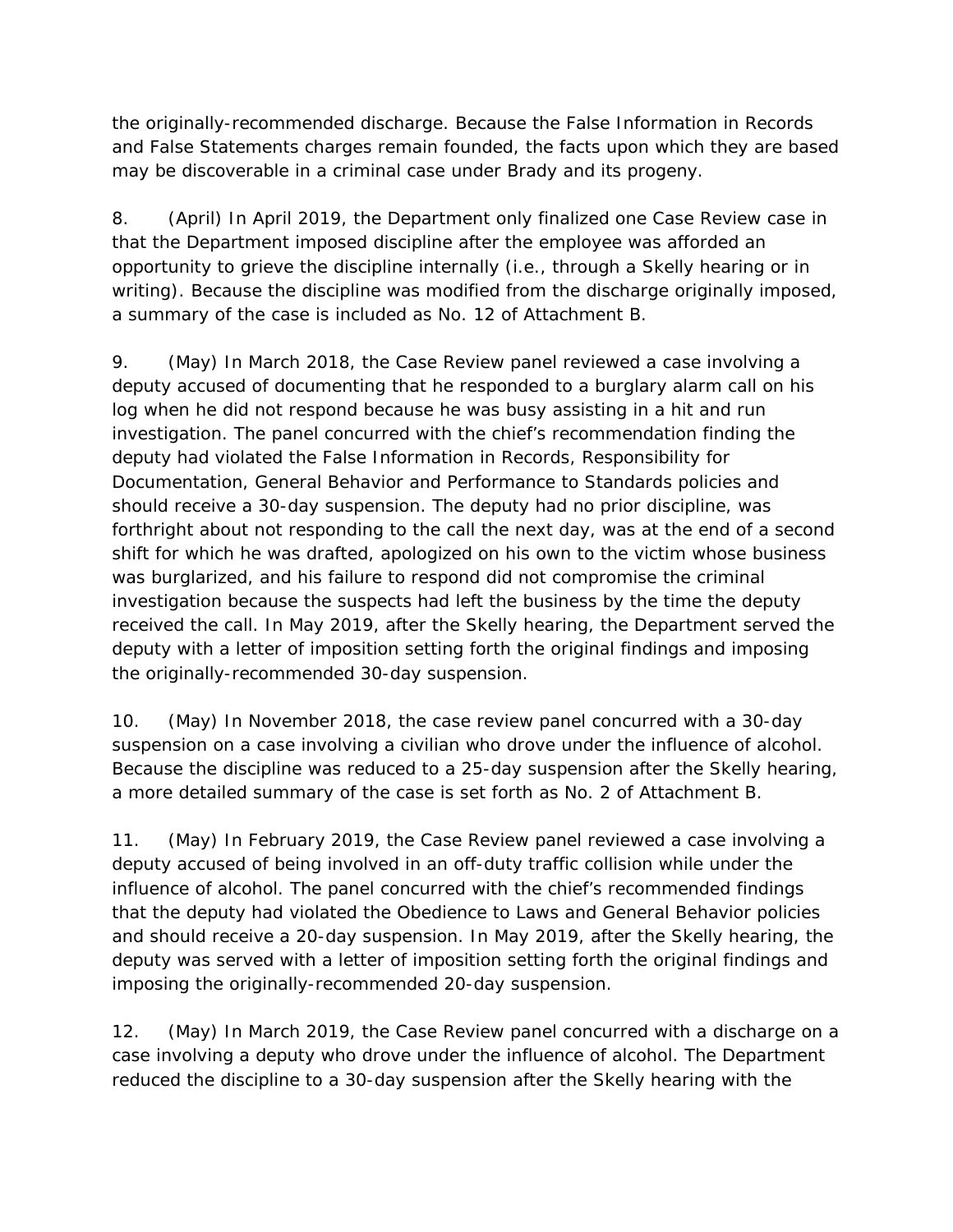panel's concurrence. Because the discipline was reduced, a more detailed summary is set forth as No. 4 of Attachment B.

13. (May) In March 2019, the Case Review panel reviewed a case involving a civilian accused of being under the influence of methamphetamine while off-duty and associating with an inmate who had been in the custody of the Department and then lying about it during the administrative investigation. The panel concurred with the chief's recommendation finding the employee had violated the Use of Drugs, Fraternization, General Behavior, False Statements and Off-Duty Incidents policies and should be discharged. In May 2019, after the *Skelly* hearing, the Department served the employee with a letter of imposition setting forth the original findings and imposing the originally-recommended discharge.

14. (May) In April 2019, the Case Review panel reviewed a case involving a deputy accused of lying to his supervisor about an on-duty traffic collision, failing to timely report the traffic collision, and entering false information into official records regarding the traffic collision. The panel concurred with the chief's recommendation finding the deputy violated the Honesty, False Statements, False Information in Records, Performance to Standards, General Behavior, Obedience to Laws, Reporting Information, and Driver's Responsibilities policies and should be discharged. The Department previously disciplined the deputy in three separate cases for a total of 34 suspension days. In May 2019, after the *Skelly* hearing, the Department served the employee with a letter of imposition setting forth the original findings and imposing the originally-recommended discharge.

15. (May) In April 2019, the Case Review panel reviewed a case involving a deputy accused of driving an All-Terrain Vehicle off-duty while under the influence of alcohol. The panel concurred with the chief's recommendation finding the deputy violated the Obedience to Laws/DUI and General Behavior policies and should be discharged. The Department previously disciplined the deputy in two separate cases for a total of 40 suspension days. One of the cases involved making false statements to his supervisors about his location and ability to work and the other case involved being intoxicated in public and possessing his firearm while under the influence of alcohol. In May 2019, after the *Skelly* hearing, the employee was served with a letter of imposition setting forth the original findings and imposing the originally-recommended discharge.